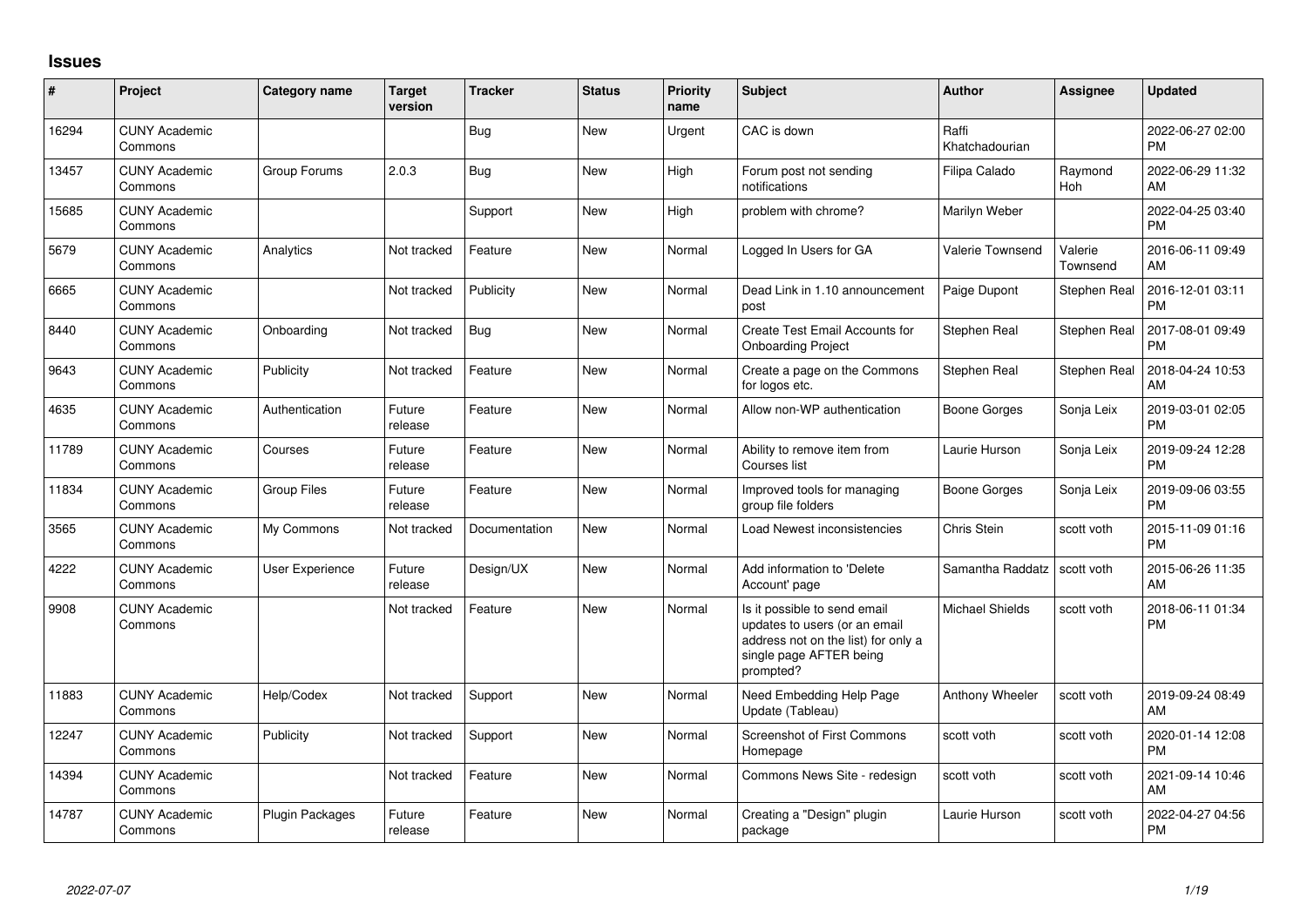| $\#$  | Project                         | <b>Category name</b>        | <b>Target</b><br>version | <b>Tracker</b> | <b>Status</b> | <b>Priority</b><br>name | <b>Subject</b>                                                     | <b>Author</b>           | <b>Assignee</b>     | <b>Updated</b>                |
|-------|---------------------------------|-----------------------------|--------------------------|----------------|---------------|-------------------------|--------------------------------------------------------------------|-------------------------|---------------------|-------------------------------|
| 10439 | <b>CUNY Academic</b><br>Commons | Design                      | 2.1.0                    | Design/UX      | <b>New</b>    | Normal                  | <b>Create Style Guide for Commons</b>                              | Sonja Leix              | Sara Cannon         | 2022-06-28 01:43<br><b>PM</b> |
| 10580 | <b>CUNY Academic</b><br>Commons | Information<br>Architecture | Future<br>release        | Design/UX      | <b>New</b>    | Normal                  | Primary nav item review                                            | Boone Gorges            | Sara Cannon         | 2022-06-28 01:29<br><b>PM</b> |
| 308   | <b>CUNY Academic</b><br>Commons | Registration                | Future<br>release        | Feature        | <b>New</b>    | Normal                  | Group recommendations for<br>signup process                        | Boone Gorges            | Samantha<br>Raddatz | 2015-11-09 05:07<br><b>PM</b> |
| 4226  | <b>CUNY Academic</b><br>Commons | <b>BuddyPress Docs</b>      | Future<br>release        | Design/UX      | <b>New</b>    | Normal                  | Add option to connect a Doc with a<br>Group                        | Samantha Raddatz        | Samantha<br>Raddatz | 2015-09-09 04:08<br><b>PM</b> |
| 4253  | <b>CUNY Academic</b><br>Commons | Public Portfolio            | Future<br>release        | Design/UX      | <b>New</b>    | Normal                  | Encourage users to add portfolio<br>content                        | Samantha Raddatz        | Samantha<br>Raddatz | 2015-07-07 11:32<br>AM        |
| 4622  | <b>CUNY Academic</b><br>Commons | <b>Public Portfolio</b>     | Future<br>release        | Design/UX      | <b>New</b>    | Normal                  | <b>Profile Visibility Settings</b>                                 | Samantha Raddatz        | Samantha<br>Raddatz | 2015-09-21 12:18<br><b>PM</b> |
| 5183  | <b>CUNY Academic</b><br>Commons | <b>Social Paper</b>         | Future<br>release        | Design/UX      | <b>New</b>    | Normal                  | Creating a new paper when<br>viewing an existing paper             | Raffi<br>Khatchadourian | Samantha<br>Raddatz | 2016-02-02 12:09<br><b>PM</b> |
| 5298  | <b>CUNY Academic</b><br>Commons |                             | Not tracked              | Publicity      | <b>New</b>    | Normal                  | Survey Pop-Up Text                                                 | Samantha Raddatz        | Samantha<br>Raddatz | 2016-03-22 12:27<br><b>PM</b> |
| 5397  | <b>CUNY Academic</b><br>Commons | Social Paper                | Future<br>release        | Feature        | <b>New</b>    | Normal                  | frustrating to have to<br>enable/disable in SP                     | Marilyn Weber           | Samantha<br>Raddatz | 2016-04-20 03:39<br><b>PM</b> |
| 5282  | <b>CUNY Academic</b><br>Commons | Social Paper                | Future<br>release        | Bug            | <b>New</b>    | Normal                  | Replying via email directs to paper<br>but not individual comment. | Marilyn Weber           | Raymond<br>Hoh      | 2016-03-02 01:48<br><b>PM</b> |
| 7928  | <b>CUNY Academic</b><br>Commons | Group Forums                | Not tracked              | <b>Bug</b>     | <b>New</b>    | Normal                  | Duplicate Forum post                                               | Luke Waltzer            | Raymond<br>Hoh      | 2017-04-11 09:27<br><b>PM</b> |
| 9346  | <b>CUNY Academic</b><br>Commons | WordPress (misc)            | Not tracked              | Bug            | <b>New</b>    | Normal                  | Clone cetls.bmcc.cuny.edu for<br>development                       | Owen Roberts            | Raymond<br>Hoh      | 2018-03-06 05:35<br><b>PM</b> |
| 9729  | <b>CUNY Academic</b><br>Commons | <b>SEO</b>                  | Not tracked              | Support        | New           | Normal                  | 503 Errors showing on<br>newlaborforum.cuny.edu                    | Diane Krauthamer        | Raymond<br>Hoh      | 2018-05-22 04:48<br><b>PM</b> |
| 11243 | <b>CUNY Academic</b><br>Commons | BuddyPress (misc)           | Future<br>release        | <b>Bug</b>     | <b>New</b>    | Normal                  | Audit bp-custom.php                                                | Raymond Hoh             | Raymond<br>Hoh      | 2022-04-26 11:59<br>AM        |
| 11624 | <b>CUNY Academic</b><br>Commons | WordPress (misc)            | Not tracked              | Support        | New           | Normal                  | Change pages into posts or swap<br>database for a Commons site?    | Stephen Klein           | Raymond<br>Hoh      | 2019-07-09 11:04<br>AM        |
| 13286 | <b>CUNY Academic</b><br>Commons |                             | Not tracked              | Support        | New           | Normal                  | problem connecting with<br>WordPress app                           | Marilyn Weber           | Raymond<br>Hoh      | 2020-09-08 11:16<br>AM        |
| 13358 | <b>CUNY Academic</b><br>Commons | Group Forums                | Future<br>release        | Feature        | New           | Normal                  | Improved UI for group forum<br>threading settings                  | Boone Gorges            | Raymond<br>Hoh      | 2021-11-19 12:27<br><b>PM</b> |
| 13430 | <b>CUNY Academic</b><br>Commons | Reply By Email              | Not tracked              | Bug            | New           | Normal                  | Delay in RBE                                                       | Luke Waltzer            | Raymond<br>Hoh      | 2020-10-13 11:16<br>AM        |
| 14496 | <b>CUNY Academic</b><br>Commons | Domain Mapping              | Future<br>release        | Bug            | <b>New</b>    | Normal                  | Mapped domain SSO uses<br>third-party cookies                      | Raymond Hoh             | Raymond<br>Hoh      | 2021-05-24 04:03<br><b>PM</b> |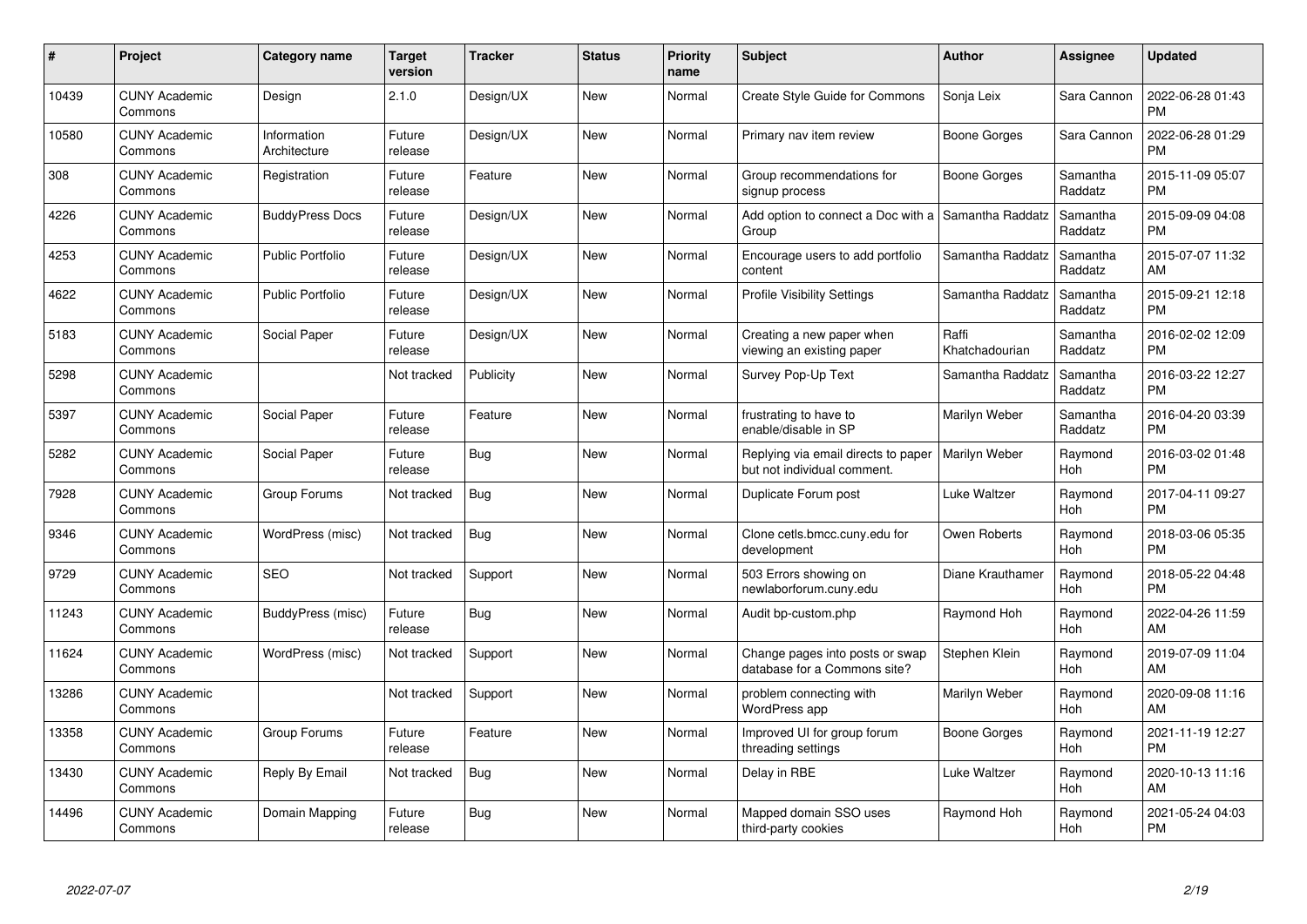| #     | Project                         | <b>Category name</b>      | <b>Target</b><br>version | <b>Tracker</b> | <b>Status</b> | <b>Priority</b><br>name | <b>Subject</b>                                                                       | Author                  | <b>Assignee</b>    | <b>Updated</b>                |
|-------|---------------------------------|---------------------------|--------------------------|----------------|---------------|-------------------------|--------------------------------------------------------------------------------------|-------------------------|--------------------|-------------------------------|
| 16177 | <b>CUNY Academic</b><br>Commons | Reply By Email            |                          | Bug            | New           | Normal                  | Switch to Inbound mode for RBE                                                       | Raymond Hoh             | Raymond<br>Hoh     | 2022-05-30 04:32<br>PM        |
| 16319 | <b>CUNY Academic</b><br>Commons | <b>WordPress Plugins</b>  | 2.0.3                    | <b>Bug</b>     | <b>New</b>    | Normal                  | Request for Events Calendar Pro<br>5.14.2 update                                     | Raymond Hoh             | Raymond<br>Hoh     | 2022-07-01 04:16<br><b>PM</b> |
| 11393 | <b>CUNY Academic</b><br>Commons |                           | Not tracked              | Publicity      | <b>New</b>    | Normal                  | After 1.15 release, ceate a hero<br>slide and post about adding a site<br>to a group | scott voth              | Patrick<br>Sweeney | 2019-05-14 10:32<br>AM        |
| 7624  | <b>CUNY Academic</b><br>Commons | BuddyPress (misc)         | Future<br>release        | Design/UX      | <b>New</b>    | Normal                  | <b>BP Notifications</b>                                                              | Luke Waltzer            | Paige Dupont       | 2017-02-08 10:43<br><b>PM</b> |
| 3506  | <b>CUNY Academic</b><br>Commons | Publicity                 | 1.7                      | Publicity      | New           | Normal                  | Prepare 1.7 email messaging                                                          | Micki Kaufman           | Micki<br>Kaufman   | 2014-10-01 12:36<br><b>PM</b> |
| 3657  | <b>CUNY Academic</b><br>Commons | WordPress (misc)          | Not tracked              | Feature        | <b>New</b>    | Normal                  | Create alert for GC email<br>addresses                                               | <b>Matt Gold</b>        | Matt Gold          | 2016-04-14 11:29<br><b>PM</b> |
| 3691  | <b>CUNY Academic</b><br>Commons | <b>WordPress Plugins</b>  | Future<br>release        | Bug            | <b>New</b>    | Normal                  | <b>WPMU Domain Mapping</b><br>Debugging on cdev                                      | Raymond Hoh             | Matt Gold          | 2014-12-12 09:04<br>AM        |
| 4225  | <b>CUNY Academic</b><br>Commons | <b>DiRT</b> Integration   | Future<br>release        | Design/UX      | New           | Normal                  | Add information to DIRT page (in<br>Create a Group)                                  | Samantha Raddatz        | Matt Gold          | 2015-06-26 03:14<br><b>PM</b> |
| 4972  | <b>CUNY Academic</b><br>Commons | Analytics                 | Not tracked              | <b>Bug</b>     | New           | Normal                  | <b>Newsletter Analytics</b>                                                          | Stephen Real            | Matt Gold          | 2015-12-09 12:54<br><b>PM</b> |
| 8607  | <b>CUNY Academic</b><br>Commons |                           | Not tracked              | Support        | <b>New</b>    | Normal                  | Paypal?                                                                              | Marilyn Weber           | Matt Gold          | 2018-05-15 01:37<br><b>PM</b> |
| 10839 | <b>CUNY Academic</b><br>Commons | About page                | Not tracked              | Support        | New           | Normal                  | <b>Mission Statement Needs</b><br>Revision                                           | scott voth              | Matt Gold          | 2018-12-26 10:58<br>AM        |
| 11545 | CUNY Academic<br>Commons        | <b>WordPress Plugins</b>  | Not tracked              | Support        | New           | Normal                  | Twitter searches in WordPress                                                        | Gina Cherry             | Matt Gold          | 2019-09-23 01:03<br><b>PM</b> |
| 3509  | <b>CUNY Academic</b><br>Commons | Publicity                 | 1.7                      | Publicity      | <b>New</b>    | Normal                  | Create 1.7 digital signage imagery                                                   | Micki Kaufman           | Marilyn<br>Weber   | 2014-10-01 12:40<br><b>PM</b> |
| 9420  | <b>CUNY Academic</b><br>Commons | cuny.is                   | Not tracked              | Feature        | <b>New</b>    | Normal                  | Request for http://cuny.is/streams                                                   | Raffi<br>Khatchadourian | Marilyn<br>Weber   | 2018-04-02 10:08<br>AM        |
| 12382 | <b>CUNY Academic</b><br>Commons | Membership                | Not tracked              | Support        | New           | Normal                  | Email request change                                                                 | Marilyn Weber           | Marilyn<br>Weber   | 2020-02-06 12:56<br><b>PM</b> |
| 8211  | <b>CUNY Academic</b><br>Commons | <b>WordPress Themes</b>   | Future<br>release        | Feature        | New           | Normal                  | Theme Suggestions: Material<br>Design-Inspired Themes                                | Margaret Galvan         | Margaret<br>Galvan | 2017-08-07 02:48<br><b>PM</b> |
| 12392 | <b>CUNY Academic</b><br>Commons | Help/Codex                | Not tracked              | Documentation  | New           | Normal                  | Updates to Common Commons<br>Questions on Help Page                                  | scott voth              | Margaret<br>Galvan | 2020-02-11 10:53<br>AM        |
| 6078  | <b>CUNY Academic</b><br>Commons | <b>Blogs (BuddyPress)</b> | Future<br>release        | Feature        | New           | Normal                  | <b>Explore Adding Network Blog</b><br>Metadata Plugin                                | Luke Waltzer            | Luke Waltzer       | 2016-10-11 10:29<br><b>PM</b> |
| 11879 | <b>CUNY Academic</b><br>Commons |                           | Not tracked              | Bug            | New           | Normal                  | Hypothesis comments appearing<br>on multiple, different pdfs across<br>blogs         | Laurie Hurson           | Laurie Hurson      | 2019-09-19 02:39<br><b>PM</b> |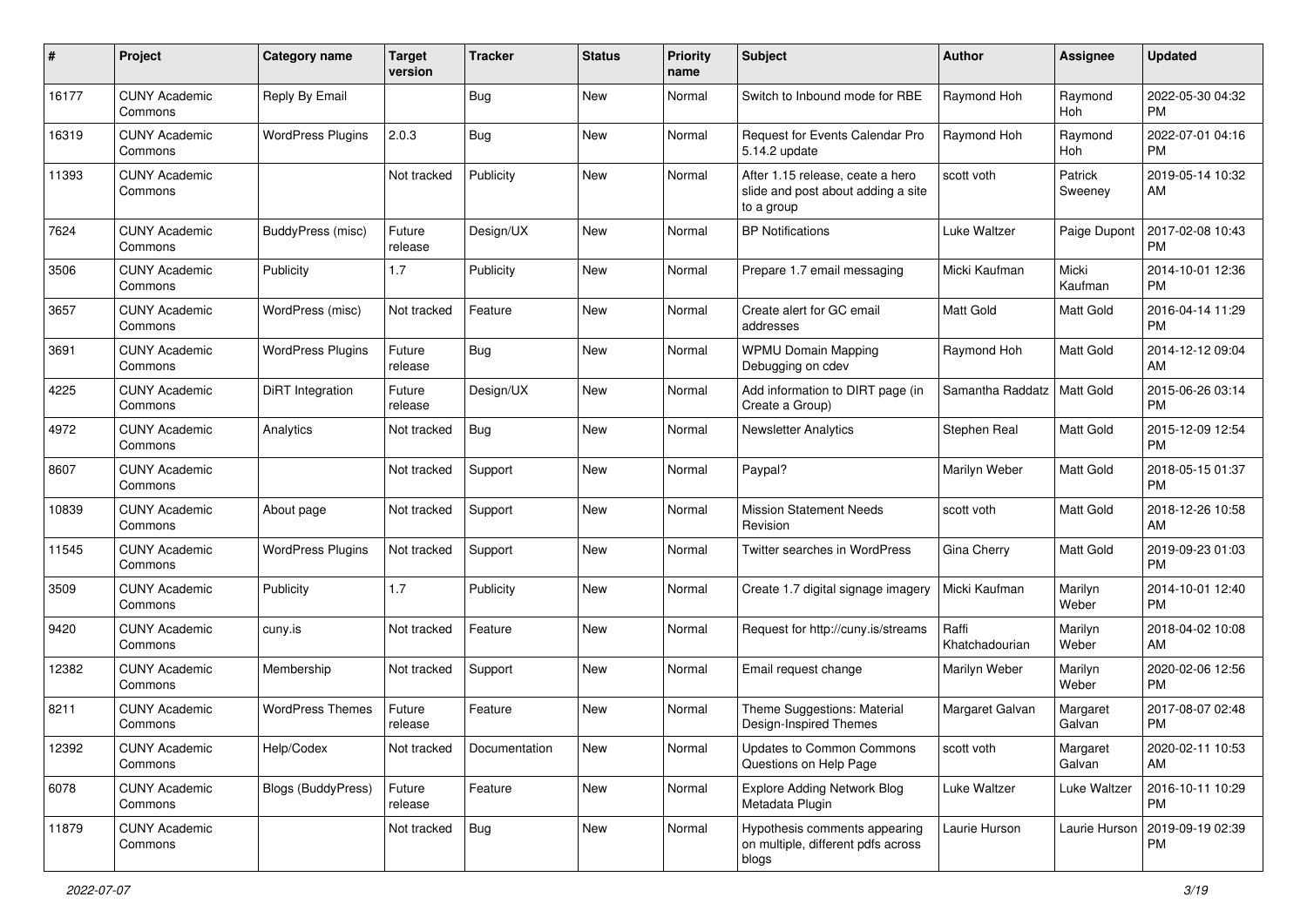| #     | Project                         | Category name                  | <b>Target</b><br>version | <b>Tracker</b> | <b>Status</b> | <b>Priority</b><br>name | <b>Subject</b>                                                                            | Author                  | <b>Assignee</b>   | <b>Updated</b>                |
|-------|---------------------------------|--------------------------------|--------------------------|----------------|---------------|-------------------------|-------------------------------------------------------------------------------------------|-------------------------|-------------------|-------------------------------|
| 14475 | <b>CUNY Academic</b><br>Commons |                                | Not tracked              | Publicity      | New           | Normal                  | OER Showcase Page                                                                         | Laurie Hurson           | Laurie Hurson     | 2021-09-14 10:46<br>AM        |
| 13331 | <b>CUNY Academic</b><br>Commons | Site cloning                   | Future<br>release        | Bug            | New           | Normal                  | Combine Site Template and Clone   Boone Gorges<br>operations                              |                         | Jeremy Felt       | 2021-11-19 12:39<br><b>PM</b> |
| 13891 | <b>CUNY Academic</b><br>Commons | Internal Tools and<br>Workflow | 2.1.0                    | Feature        | New           | Normal                  | Migrate automated linting to<br>GitHub Actions                                            | Boone Gorges            | Jeremy Felt       | 2022-06-29 11:13<br>AM        |
| 15194 | <b>CUNY Academic</b><br>Commons | Internal Tools and<br>Workflow | 2.1.0                    | Feature        | New           | Normal                  | PHPCS sniff for un-restored<br>switch_to_blog() calls                                     | <b>Boone Gorges</b>     | Jeremy Felt       | 2022-05-26 10:45<br>AM        |
| 13199 | <b>CUNY Academic</b><br>Commons | Group Forums                   | Future<br>release        | Feature        | New           | Normal                  | Favoring Groups over bbPress<br>plugin                                                    | Colin McDonald          | Colin<br>McDonald | 2021-11-19 12:28<br><b>PM</b> |
| 3059  | <b>CUNY Academic</b><br>Commons | Group Forums                   | Future<br>release        | Design/UX      | New           | Normal                  | Forum Post Permissable Content<br><b>Explanatory Text</b>                                 | Chris Stein             | Chris Stein       | 2015-04-02 11:27<br>AM        |
| 10354 | <b>CUNY Academic</b><br>Commons | Public Portfolio               | Future<br>release        | Feature        | New           | Normal                  | Opt out of Having a Profile Page                                                          | scott voth              | Chris Stein       | 2020-05-12 10:43<br>AM        |
| 2753  | <b>CUNY Academic</b><br>Commons | <b>Public Portfolio</b>        | Future<br>release        | Feature        | New           | Normal                  | Create actual actual tagification in<br>academic interests and other fields               | Micki Kaufman           | Boone<br>Gorges   | 2015-01-05 08:52<br><b>PM</b> |
| 3580  | <b>CUNY Academic</b><br>Commons | Group Blogs                    | Future<br>release        | Feature        | New           | Normal                  | Multiple blogs per group                                                                  | <b>Boone Gorges</b>     | Boone<br>Gorges   | 2018-02-20 02:02<br><b>PM</b> |
| 4481  | <b>CUNY Academic</b><br>Commons | Events                         | Future<br>release        | Feature        | New           | Normal                  | Group admins/mods should have<br>the ability to unlink an event from<br>the group         | <b>Boone Gorges</b>     | Boone<br>Gorges   | 2017-04-24 03:53<br><b>PM</b> |
| 4592  | <b>CUNY Academic</b><br>Commons | Events                         | Future<br>release        | Design/UX      | New           | Normal                  | Event Creation - Venue Dropdown<br>Slow                                                   | Samantha Raddatz        | Boone<br>Gorges   | 2015-09-14 04:56<br><b>PM</b> |
| 5182  | <b>CUNY Academic</b><br>Commons | Social Paper                   | Future<br>release        | Design/UX      | New           | Normal                  | "Publishing" a private paper on<br>social paper?                                          | Raffi<br>Khatchadourian | Boone<br>Gorges   | 2016-10-13 04:12<br><b>PM</b> |
| 7022  | <b>CUNY Academic</b><br>Commons | Announcements                  | Future<br>release        | Bug            | New           | Normal                  | Sitewide announcements should<br>be displayed on, and dismissable<br>from, mapped domains | <b>Boone Gorges</b>     | Boone<br>Gorges   | 2018-03-22 10:18<br>AM        |
| 7663  | <b>CUNY Academic</b><br>Commons | Social Paper                   | Future<br>release        | Bug            | New           | Normal                  | Social Paper notifications not<br>formatted correctly on secondary<br>sites               | <b>Boone Gorges</b>     | Boone<br>Gorges   | 2018-04-16 03:52<br><b>PM</b> |
| 7981  | <b>CUNY Academic</b><br>Commons | Social Paper                   | Future<br>release        | <b>Bug</b>     | New           | Normal                  | Social Paper comments should not   Luke Waltzer<br>go to spam                             |                         | Boone<br>Gorges   | 2018-04-16 03:52<br><b>PM</b> |
| 8835  | <b>CUNY Academic</b><br>Commons | <b>Blogs (BuddyPress)</b>      | Future<br>release        | Feature        | New           | Normal                  | Extend cuny.is shortlinks to sites                                                        | Luke Waltzer            | Boone<br>Gorges   | 2022-04-26 11:59<br>AM        |
| 9926  | <b>CUNY Academic</b><br>Commons | <b>WordPress Plugins</b>       | Future<br>release        | <b>Bug</b>     | New           | Normal                  | twitter-mentions-as-comments<br>cron jobs can run long                                    | <b>Boone Gorges</b>     | Boone<br>Gorges   | 2018-10-24 12:34<br><b>PM</b> |
| 10226 | <b>CUNY Academic</b><br>Commons | Courses                        | Future<br>release        | Feature        | New           | Normal                  | Add "My Courses" to drop down<br>list                                                     | scott voth              | Boone<br>Gorges   | 2021-11-19 12:42<br>PM        |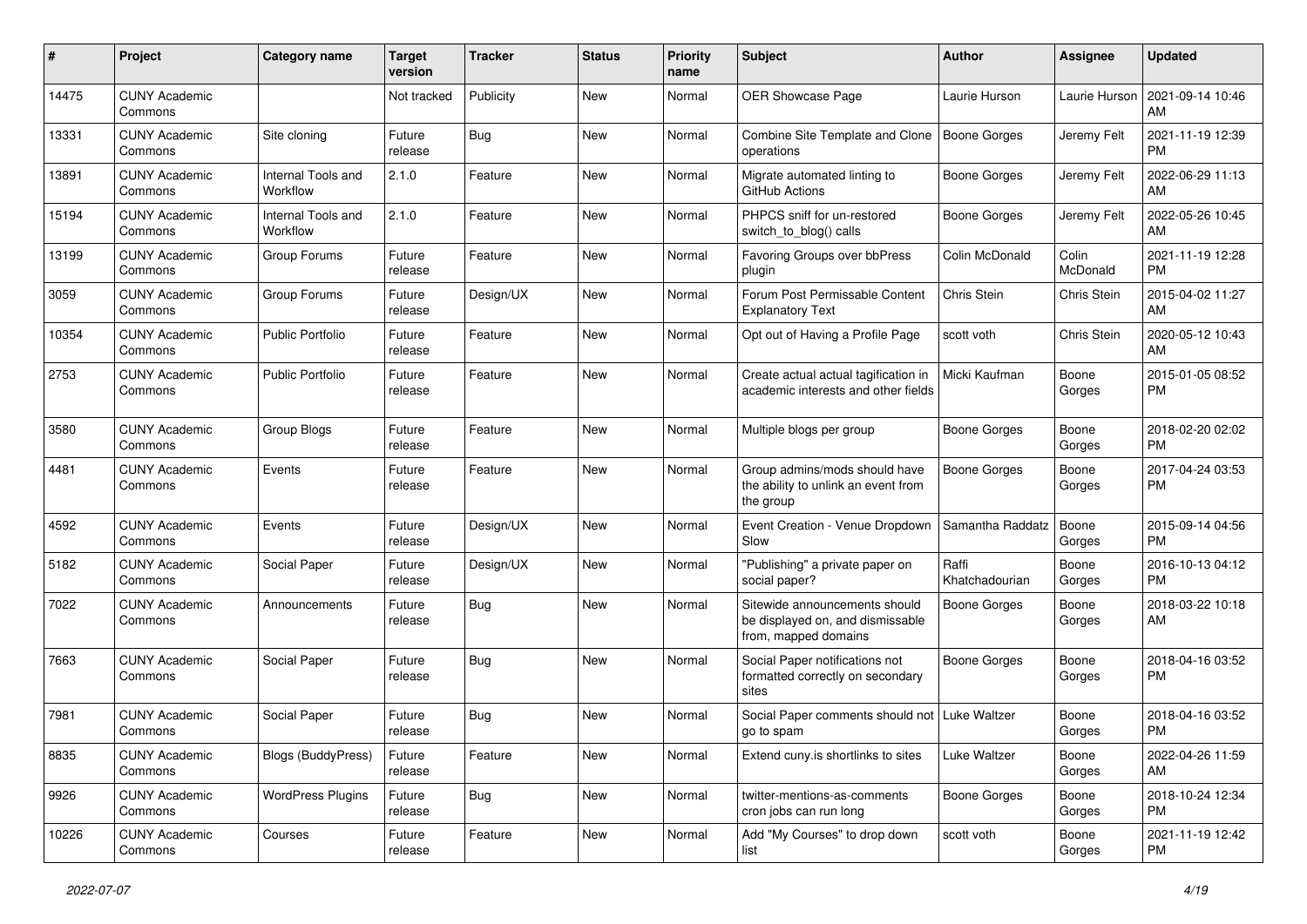| #     | Project                         | <b>Category name</b>       | <b>Target</b><br>version | <b>Tracker</b> | <b>Status</b> | <b>Priority</b><br>name | <b>Subject</b>                                                                             | Author              | <b>Assignee</b> | <b>Updated</b>                |
|-------|---------------------------------|----------------------------|--------------------------|----------------|---------------|-------------------------|--------------------------------------------------------------------------------------------|---------------------|-----------------|-------------------------------|
| 10794 | <b>CUNY Academic</b><br>Commons | Performance                | Not tracked              | <b>Bug</b>     | New           | Normal                  | Memcached connection<br>occasionally breaks                                                | Boone Gorges        | Boone<br>Gorges | 2018-12-06 03:30<br>PM        |
| 11496 | <b>CUNY Academic</b><br>Commons | <b>Public Portfolio</b>    | 1.15.2                   | Support        | New           | Normal                  | Replace Twitter Icon on Member<br>Portfolio page                                           | scott voth          | Boone<br>Gorges | 2019-06-06 01:03<br>PM        |
| 11531 | <b>CUNY Academic</b><br>Commons | Events                     | Future<br>release        | Feature        | New           | Normal                  | Main Events calendar should<br>include non-public events that user<br>has access to        | scott voth          | Boone<br>Gorges | 2019-06-11 10:00<br>AM        |
| 12042 | <b>CUNY Academic</b><br>Commons | <b>Email Notifications</b> | Future<br>release        | Feature        | New           | Normal                  | Improved error logging for BPGES<br>send queue                                             | <b>Boone Gorges</b> | Boone<br>Gorges | 2021-11-19 12:25<br>PM        |
| 12091 | <b>CUNY Academic</b><br>Commons | <b>Group Files</b>         | Future<br>release        | Feature        | New           | Normal                  | Improved pre-upload file validation<br>for bp-group-documents                              | Boone Gorges        | Boone<br>Gorges | 2019-11-14 01:21<br><b>PM</b> |
| 12438 | <b>CUNY Academic</b><br>Commons | Courses                    | Not tracked              | Bug            | New           | Normal                  | Site appearing twice                                                                       | Laurie Hurson       | Boone<br>Gorges | 2020-02-18 01:34<br>PM        |
| 12911 | <b>CUNY Academic</b><br>Commons |                            | Not tracked              | Feature        | New           | Normal                  | Block access to xmlrpc.php based<br>on User-Agent                                          | <b>Boone Gorges</b> | Boone<br>Gorges | 2020-06-09 05:12<br>PM        |
| 13370 | <b>CUNY Academic</b><br>Commons | Group Library              | Future<br>release        | Feature        | New           | Normal                  | Library bulk deletion and folder<br>editing                                                | Colin McDonald      | Boone<br>Gorges | 2020-10-13 10:41<br>AM        |
| 13466 | <b>CUNY Academic</b><br>Commons | Cavalcade                  | Future<br>release        | Feature        | New           | Normal                  | Automated cleanup for duplicate<br>Cavalcade tasks                                         | <b>Boone Gorges</b> | Boone<br>Gorges | 2020-10-13 05:24<br>PM        |
| 13835 | <b>CUNY Academic</b><br>Commons | WordPress (misc)           | Future<br>release        | Feature        | New           | Normal                  | Allow OneSearch widget to have<br>'CUNY' as campus                                         | <b>Boone Gorges</b> | Boone<br>Gorges | 2021-11-19 12:39<br>PM        |
| 13949 | <b>CUNY Academic</b><br>Commons |                            | Not tracked              | Bug            | New           | Normal                  | Continued debugging of runaway<br>MySQL connections                                        | Matt Gold           | Boone<br>Gorges | 2021-09-14 10:42<br>AM        |
| 14184 | <b>CUNY Academic</b><br>Commons | <b>Public Portfolio</b>    | Future<br>release        | Feature        | New           | Normal                  | Centralized mechanism for storing<br>Campus affiliations                                   | <b>Boone Gorges</b> | Boone<br>Gorges | 2022-01-04 11:35<br>AM        |
| 14309 | <b>CUNY Academic</b><br>Commons | Group Library              | Future<br>release        | Feature        | New           | Normal                  | Better handling of<br>bp_group_document file download<br>attempts when file is not present | Boone Gorges        | Boone<br>Gorges | 2021-11-19 12:28<br><b>PM</b> |
| 14908 | <b>CUNY Academic</b><br>Commons | Performance                |                          | <b>Bug</b>     | New           | Normal                  | Stale object cache on cdev                                                                 | Raymond Hoh         | Boone<br>Gorges | 2021-12-07 09:45<br>AM        |
| 14987 | <b>CUNY Academic</b><br>Commons | <b>WordPress Plugins</b>   | Future<br>release        | Bug            | New           | Normal                  | Elementor update causes<br>database freeze-up                                              | Boone Gorges        | Boone<br>Gorges | 2021-11-29 12:02<br>PM        |
| 15210 | <b>CUNY Academic</b><br>Commons | Analytics                  | Not tracked              | Design/UX      | New           | Normal                  | Google Analytics improvements                                                              | Colin McDonald      | Boone<br>Gorges | 2022-05-24 10:47<br>AM        |
| 15767 | <b>CUNY Academic</b><br>Commons | WordPress (misc)           |                          | Support        | New           | Normal                  | Site loading slowly                                                                        | scott voth          | Boone<br>Gorges | 2022-04-04 08:56<br>PM        |
| 15883 | <b>CUNY Academic</b><br>Commons |                            | 2.1.0                    | Feature        | New           | Normal                  | Release BPGES update                                                                       | Boone Gorges        | Boone<br>Gorges | 2022-05-26 10:39<br>AM        |
| 16199 | <b>CUNY Academic</b><br>Commons | <b>Directories</b>         | 2.0.3                    | <b>Bug</b>     | New           | Normal                  | Removed "Semester" Filter from<br><b>Courses Directory</b>                                 | Laurie Hurson       | Boone<br>Gorges | 2022-06-29 11:32<br>AM        |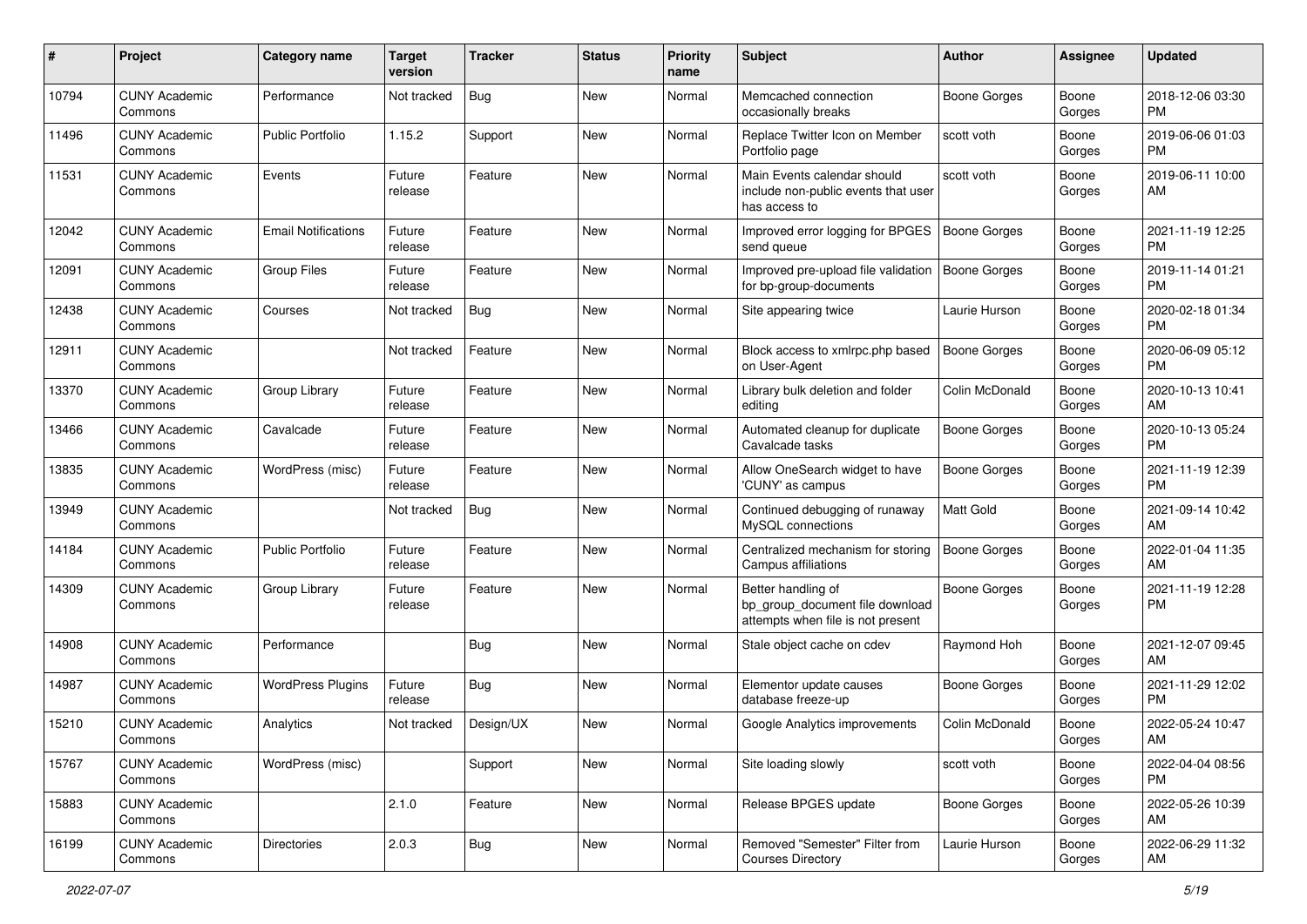| #     | Project                         | <b>Category name</b>       | <b>Target</b><br>version | <b>Tracker</b> | <b>Status</b> | <b>Priority</b><br>name | <b>Subject</b>                                                                                               | <b>Author</b>       | <b>Assignee</b>   | <b>Updated</b>                |
|-------|---------------------------------|----------------------------|--------------------------|----------------|---------------|-------------------------|--------------------------------------------------------------------------------------------------------------|---------------------|-------------------|-------------------------------|
| 16307 | <b>CUNY Academic</b><br>Commons |                            |                          | <b>Bug</b>     | New           | Normal                  | Add brief messaging to<br>accept/decline group membership<br>requests                                        | <b>Matt Gold</b>    | Boone<br>Gorges   | 2022-06-27 06:13<br><b>PM</b> |
| 11968 | JustPublics@365<br>MediaCamp    |                            |                          | Feature        | New           | Normal                  | Nanoscience Retractable Display<br>Unit                                                                      | Donald Cherry       | Bonnie<br>Eissner | 2021-02-19 08:50<br>AM        |
| 364   | <b>CUNY Academic</b><br>Commons | <b>WordPress Plugins</b>   | Future<br>release        | Feature        | New           | Normal                  | <b>Bulletin Board</b>                                                                                        | <b>Matt Gold</b>    |                   | 2015-01-05 08:50<br><b>PM</b> |
| 5199  | <b>CUNY Academic</b><br>Commons | Social Paper               | Future<br>release        | Feature        | <b>New</b>    | Normal                  | add tables to the SP editor                                                                                  | Marilyn Weber       |                   | 2016-10-24 11:27<br>AM        |
| 5205  | <b>CUNY Academic</b><br>Commons | Social Paper               | Future<br>release        | Feature        | <b>New</b>    | Normal                  | Social Paper folders                                                                                         | Marilyn Weber       |                   | 2016-02-11 10:24<br><b>PM</b> |
| 5488  | <b>CUNY Academic</b><br>Commons | Social Paper               | Future<br>release        | Bug            | <b>New</b>    | Normal                  | Add a "last edited by" field to<br>Social Paper group directories                                            | Boone Gorges        |                   | 2016-04-21 10:05<br><b>PM</b> |
| 5489  | <b>CUNY Academic</b><br>Commons | Social Paper               | Future<br>release        | Feature        | <b>New</b>    | Normal                  | Asc/desc sorting for Social Paper<br>directories                                                             | <b>Boone Gorges</b> |                   | 2016-04-21 10:06<br><b>PM</b> |
| 5992  | <b>CUNY Academic</b><br>Commons | <b>Email Notifications</b> | Future<br>release        | Feature        | New           | Normal                  | Changing the From line of<br>autogenerated blog emails                                                       | Marilyn Weber       |                   | 2018-09-27 05:19<br><b>PM</b> |
| 6332  | <b>CUNY Academic</b><br>Commons | WordPress (misc)           | Future<br>release        | Feature        | <b>New</b>    | Normal                  | Allow uploaded files to be marked<br>as private in an ad hoc way                                             | <b>Boone Gorges</b> |                   | 2016-10-17 11:41<br><b>PM</b> |
| 6755  | <b>CUNY Academic</b><br>Commons | WordPress (misc)           | Future<br>release        | Bug            | New           | Normal                  | Cannot Deactivate Plugin                                                                                     | Laura Kane          |                   | 2016-11-16 01:12<br><b>PM</b> |
| 9720  | <b>CUNY Academic</b><br>Commons | Authentication             | Future<br>release        | Feature        | <b>New</b>    | Normal                  | The Commons should be an oAuth   Boone Gorges<br>provider                                                    |                     |                   | 2019-03-01 02:04<br><b>PM</b> |
| 11024 | <b>CUNY Academic</b><br>Commons | WordPress (misc)           | Future<br>release        | <b>Bug</b>     | <b>New</b>    | Normal                  | Subsites should not show "you<br>should update your .htaccess<br>now" notice after permalink setting<br>save | Boone Gorges        |                   | 2019-01-28 01:35<br><b>PM</b> |
| 11392 | <b>CUNY Academic</b><br>Commons |                            | Future<br>release        | Bug            | New           | Normal                  | Migrate users away from<br><b>StatPress</b>                                                                  | Boone Gorges        |                   | 2019-04-23 03:53<br><b>PM</b> |
| 11843 | <b>CUNY Academic</b><br>Commons | WordPress (misc)           | Future<br>release        | Design/UX      | <b>New</b>    | Normal                  | Tweaking the Gutenberg Editor<br>Interface                                                                   | Laurie Hurson       |                   | 2022-04-26 12:00<br><b>PM</b> |
| 11860 | <b>CUNY Academic</b><br>Commons | Registration               | Future<br>release        | Feature        | <b>New</b>    | Normal                  | <b>Ensure Students Are Aware They</b><br>Can Use Aliases At Registration                                     | scott voth          |                   | 2019-09-24 08:46<br>AM        |
| 12328 | <b>CUNY Academic</b><br>Commons |                            | Not tracked              | Support        | <b>New</b>    | Normal                  | Sign up Code for Non-CUNY<br>Faculty                                                                         | Laurie Hurson       |                   | 2020-01-28 10:25<br>AM        |
| 12352 | <b>CUNY Academic</b><br>Commons |                            | Not tracked              | Support        | <b>New</b>    | Normal                  | "posts list" page builder block<br>option                                                                    | Marilyn Weber       |                   | 2020-02-03 01:29<br><b>PM</b> |
| 12573 | <b>CUNY Academic</b><br>Commons | <b>WordPress Plugins</b>   | Future<br>release        | Bug            | <b>New</b>    | Normal                  | <b>CommentPress Core Issues</b>                                                                              | scott voth          |                   | 2020-03-24 04:32<br>PM        |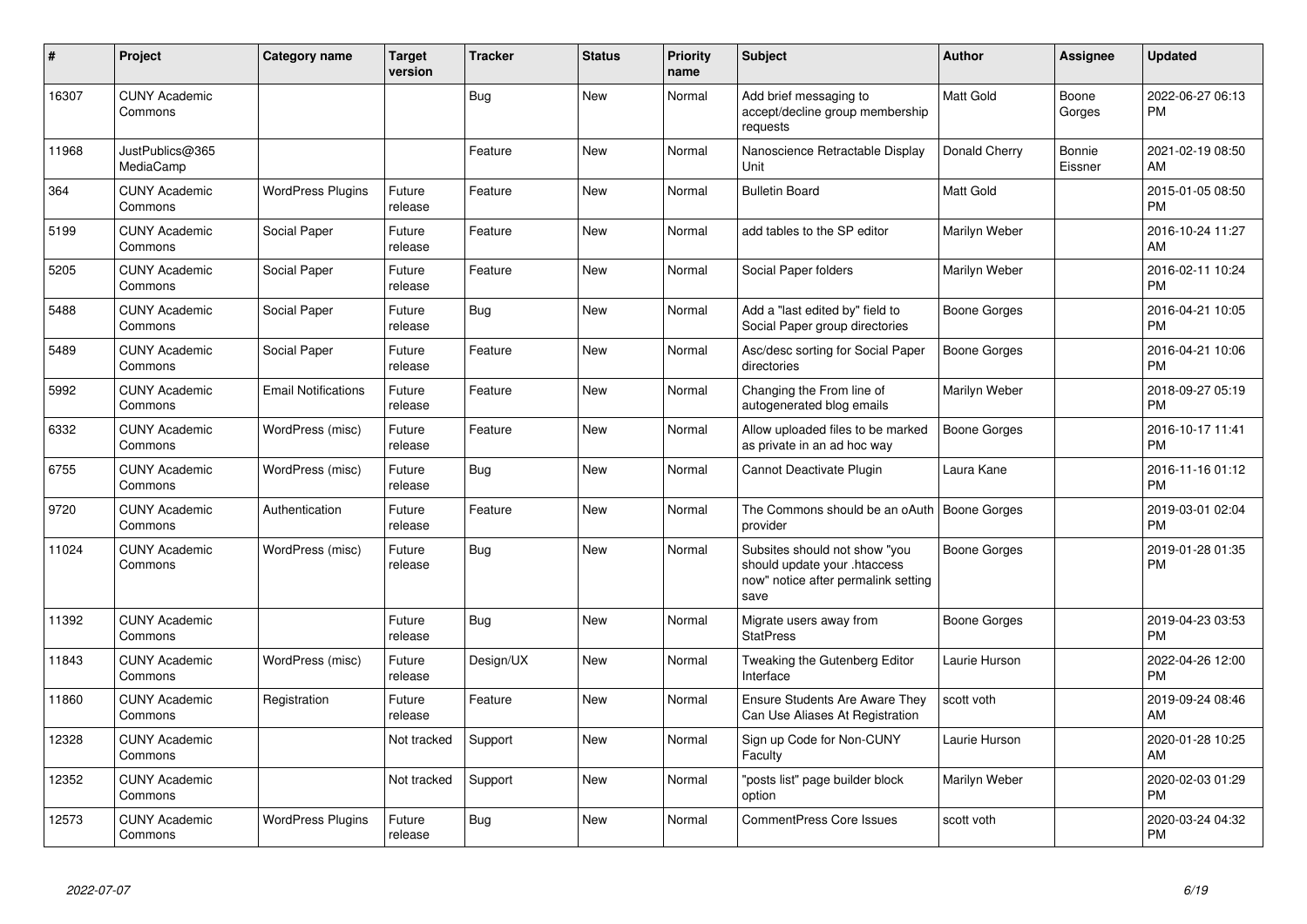| $\#$  | Project                         | <b>Category name</b>     | <b>Target</b><br>version | <b>Tracker</b> | <b>Status</b> | <b>Priority</b><br>name | <b>Subject</b>                                                                                                                                        | <b>Author</b>           | Assignee            | <b>Updated</b>                |
|-------|---------------------------------|--------------------------|--------------------------|----------------|---------------|-------------------------|-------------------------------------------------------------------------------------------------------------------------------------------------------|-------------------------|---------------------|-------------------------------|
| 13048 | <b>CUNY Academic</b><br>Commons | Shortcodes and<br>embeds | Future<br>release        | Feature        | New           | Normal                  | Jupyter Notebooks support                                                                                                                             | <b>Boone Gorges</b>     |                     | 2020-07-14 11:46<br>AM        |
| 13650 | <b>CUNY Academic</b><br>Commons | Group Library            | Future<br>release        | Feature        | New           | Normal                  | Forum Attachments in Group<br>Library                                                                                                                 | Laurie Hurson           |                     | 2021-11-19 12:30<br>PM        |
| 14792 | <b>CUNY Academic</b><br>Commons |                          |                          | Bug            | New           | Normal                  | Inconsistent email notifications<br>from gravity forms                                                                                                | Raffi<br>Khatchadourian |                     | 2021-10-04 01:50<br>PM        |
| 14911 | <b>CUNY Academic</b><br>Commons | <b>WordPress Themes</b>  | Not tracked              | Support        | New           | Normal                  | Twentytwentyone theme                                                                                                                                 | Marilyn Weber           |                     | 2021-10-28 10:37<br>AM        |
| 14936 | <b>CUNY Academic</b><br>Commons |                          |                          | <b>Bug</b>     | New           | Normal                  | Commons websites blocked by<br>SPS campus network                                                                                                     | Laurie Hurson           |                     | 2021-11-03 03:57<br>PM        |
| 14940 | <b>CUNY Academic</b><br>Commons |                          |                          | <b>Bug</b>     | New           | Normal                  | Discrepancy between Commons<br>profile "sites" and actual # of sites                                                                                  | Laurie Hurson           |                     | 2021-11-08 11:09<br>AM        |
| 15045 | <b>CUNY Academic</b><br>Commons |                          |                          | Support        | New           | Normal                  | no result for KCeL in the search<br>box on the commons                                                                                                | Marilyn Weber           |                     | 2021-12-10 11:29<br>AM        |
| 15565 | <b>CUNY Academic</b><br>Commons |                          |                          | Support        | New           | Normal                  | Events - send updates to an email<br>listserv                                                                                                         | Marilyn Weber           |                     | 2022-03-10 01:06<br>PM        |
| 15757 | <b>CUNY Academic</b><br>Commons |                          |                          | Bug            | New           | Normal                  | Members # do not match                                                                                                                                | Laurie Hurson           |                     | 2022-03-30 04:52<br>PM        |
| 15816 | <b>CUNY Academic</b><br>Commons |                          | Not tracked              | Support        | New           | Normal                  | slow loading at SPS                                                                                                                                   | Marilyn Weber           |                     | 2022-04-05 01:26<br>PM        |
| 16255 | <b>CUNY Academic</b><br>Commons | WordPress (misc)         |                          | Bug            | New           | Normal                  | Need to define 'MULTISITE'<br>constant in wp-config.php                                                                                               | Raymond Hoh             |                     | 2022-06-19 09:31<br>AM        |
| 16314 | <b>CUNY Academic</b><br>Commons | <b>WordPress Plugins</b> |                          | Feature        | New           | Normal                  | Install Multicollab plug-in?                                                                                                                          | Raffi<br>Khatchadourian |                     | 2022-06-29 03:44<br>PM        |
| 16318 | <b>CUNY Academic</b><br>Commons |                          |                          | <b>Bug</b>     | New           | Normal                  | Unable to Access block editor or<br>embed YouTube videos in new<br>pages, in one site only                                                            | <b>Syelle Graves</b>    |                     | 2022-07-01 06:53<br>PM        |
| 16332 | <b>CUNY Academic</b><br>Commons |                          |                          | Feature        | New           | Normal                  | Refining the OER Tag: Remove<br>OER tag option from Creation<br>Process                                                                               | Laurie Hurson           |                     | 2022-07-05 01:07<br>PM        |
| 16335 | <b>CUNY Academic</b><br>Commons |                          |                          | Feature        | New           | Normal                  | Revisiting options and functions of<br>Creative Commons license widget                                                                                | Laurie Hurson           |                     | 2022-07-06 11:17<br>AM        |
| 5050  | <b>CUNY Academic</b><br>Commons | Social Paper             | Future<br>release        | Feature        | New           | Low                     | Making comments visible in SP<br>editing mode (SP suggestion #1)                                                                                      | Marilyn Weber           | Samantha<br>Raddatz | 2019-09-17 11:10<br>PM        |
| 5053  | <b>CUNY Academic</b><br>Commons | Social Paper             | Future<br>release        | Feature        | New           | Low                     | Scrollable menu to add readers<br>(SP suggestion #4)                                                                                                  | Marilyn Weber           | Samantha<br>Raddatz | 2016-04-21 05:21<br><b>PM</b> |
| 5058  | <b>CUNY Academic</b><br>Commons | Social Paper             | Future<br>release        | Feature        | New           | Low                     | Can there be a clearer signal that<br>even when comments have<br>already been made you add<br>comments by clicking on the side?<br>(SP suggestion #5) | Marilyn Weber           | Samantha<br>Raddatz | 2016-02-11 10:24<br><b>PM</b> |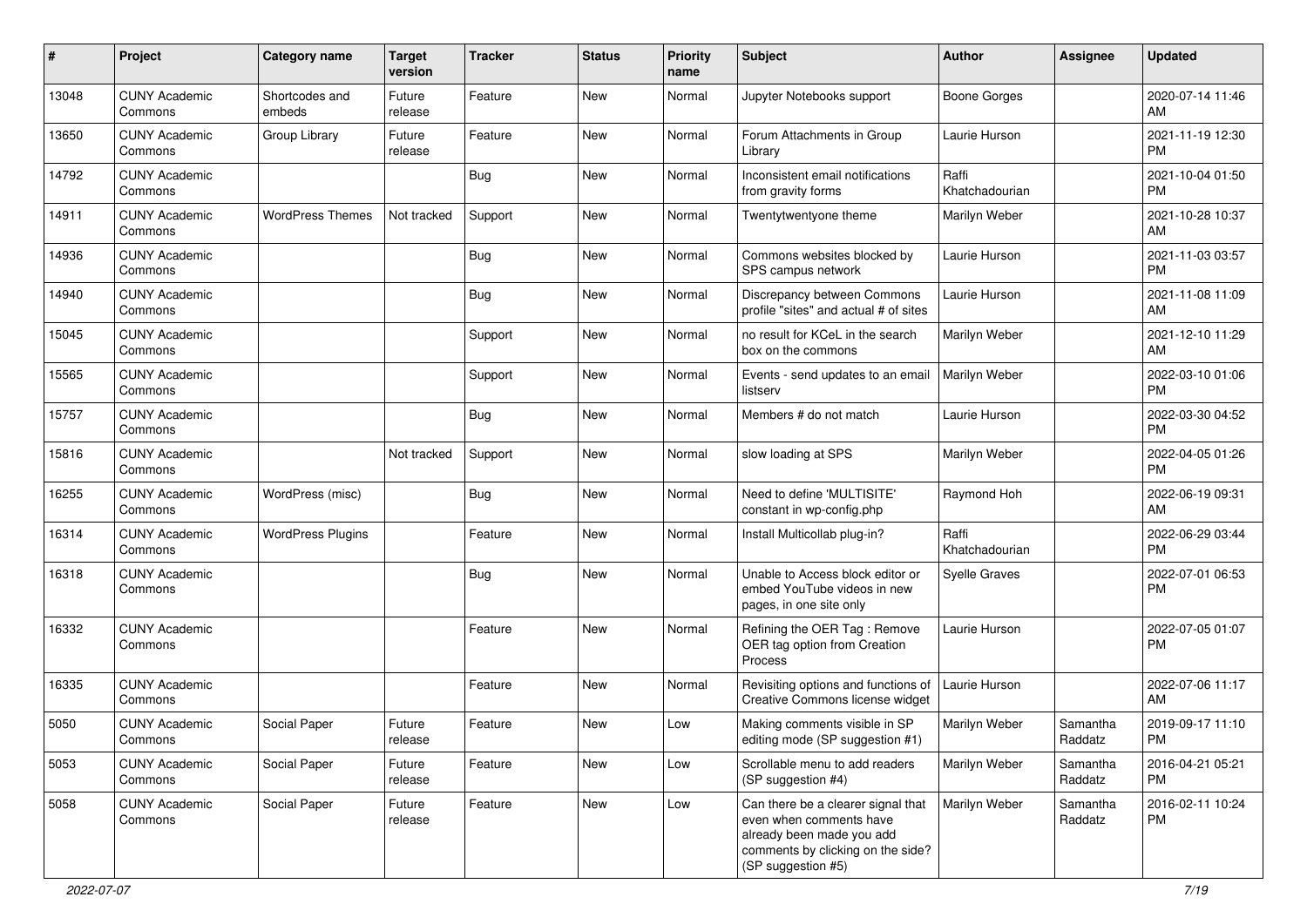| #    | Project                         | <b>Category name</b>           | <b>Target</b><br>version | <b>Tracker</b> | <b>Status</b> | <b>Priority</b><br>name | <b>Subject</b>                                                                     | Author                  | <b>Assignee</b>     | <b>Updated</b>                |
|------|---------------------------------|--------------------------------|--------------------------|----------------|---------------|-------------------------|------------------------------------------------------------------------------------|-------------------------|---------------------|-------------------------------|
| 4535 | <b>CUNY Academic</b><br>Commons | My Commons                     | Future<br>release        | <b>Bug</b>     | <b>New</b>    | Low                     | My Commons filter issue                                                            | scott voth              | Raymond<br>Hoh      | 2015-09-01 11:17<br>AM        |
| 6749 | <b>CUNY Academic</b><br>Commons | Events                         | Future<br>release        | <b>Bug</b>     | New           | Low                     | BPEO iCal request can trigger<br>very large number of DB queries                   | <b>Boone Gorges</b>     | Raymond<br>Hoh      | 2016-11-15 10:09<br><b>PM</b> |
| 8498 | <b>CUNY Academic</b><br>Commons | <b>WordPress Plugins</b>       | Future<br>release        | Feature        | New           | Low                     | <b>Gravity Forms Email Users</b>                                                   | Raffi<br>Khatchadourian | Matt Gold           | 2017-10-13 12:58<br><b>PM</b> |
| 1166 | <b>CUNY Academic</b><br>Commons | <b>Email Invitations</b>       | Future<br>release        | Feature        | New           | Low                     | Better organizational tools for Sent<br>Invites                                    | Boone Gorges            | Boone<br>Gorges     | 2015-11-09 06:02<br><b>PM</b> |
| 1167 | <b>CUNY Academic</b><br>Commons | <b>Email Invitations</b>       | Future<br>release        | Feature        | New           | Low                     | Allow email invitations to be resent                                               | Boone Gorges            | Boone<br>Gorges     | 2015-11-12 12:53<br>AM        |
| 3048 | <b>CUNY Academic</b><br>Commons | <b>Public Portfolio</b>        | Future<br>release        | Feature        | New           | Low                     | Images for rich text profile fields                                                | Boone Gorges            | Boone<br>Gorges     | 2014-02-19 12:56<br><b>PM</b> |
| 3615 | <b>CUNY Academic</b><br>Commons | Redmine                        | Not tracked              | Feature        | New           | Low                     | Create Redmine issues via email                                                    | Dominic Giglio          | Boone<br>Gorges     | 2017-11-16 11:36<br>AM        |
| 5052 | <b>CUNY Academic</b><br>Commons | Social Paper                   | Future<br>release        | Feature        | <b>New</b>    | Low                     | Sentence by sentence or line by<br>line comments (SP suggestion #3)                | Marilyn Weber           | Boone<br>Gorges     | 2016-02-11 10:24<br><b>PM</b> |
| 6389 | <b>CUNY Academic</b><br>Commons | <b>BuddyPress Docs</b>         | Future<br>release        | Feature        | New           | Low                     | Make Discussion Area Visible<br>When Editing a Doc                                 | Luke Waltzer            | Boone<br>Gorges     | 2016-10-21 04:16<br><b>PM</b> |
| 5691 | <b>CUNY Academic</b><br>Commons | Blogs (BuddyPress)             | Future<br>release        | <b>Bug</b>     | Assigned      | High                    | Differing numbers on Sites display                                                 | Matt Gold               | Raymond<br>Hoh      | 2016-06-13 01:37<br><b>PM</b> |
| 370  | <b>CUNY Academic</b><br>Commons | Registration                   | Future<br>release        | Feature        | Assigned      | High                    | Guest Accounts                                                                     | <b>Matt Gold</b>        | Matt Gold           | 2015-04-09 09:33<br><b>PM</b> |
| 3230 | <b>CUNY Academic</b><br>Commons | Internal Tools and<br>Workflow | Not tracked              | Feature        | Assigned      | High                    | Scripts for quicker<br>provisioning/updating of<br>development environments        | <b>Boone Gorges</b>     | Boone<br>Gorges     | 2016-01-26 04:54<br><b>PM</b> |
| 5581 | <b>CUNY Academic</b><br>Commons | Analytics                      | Future<br>release        | Feature        | Assigned      | Normal                  | Explore alternatives to Google<br>Analytics                                        | <b>Matt Gold</b>        | Valerie<br>Townsend | 2020-04-17 03:12<br><b>PM</b> |
| 3090 | <b>CUNY Academic</b><br>Commons | Twitter page                   | Future<br>release        | Feature        | Assigned      | Normal                  | Prevent Retweets from showing<br>up on Commons twitter page                        | <b>Matt Gold</b>        | Tahir Butt          | 2016-10-24 11:31<br>AM        |
| 6426 | <b>CUNY Academic</b><br>Commons | Spam/Spam<br>Prevention        | Future<br>release        | Feature        | Assigned      | Normal                  | Force captcha on all comments?                                                     | <b>Matt Gold</b>        | <b>Tahir Butt</b>   | 2016-10-24 02:06<br><b>PM</b> |
| 5316 | <b>CUNY Academic</b><br>Commons | User Experience                | Future<br>release        | Feature        | Assigned      | Normal                  | Prompt user email address<br>updates                                               | <b>Matt Gold</b>        | Stephen Real        | 2016-12-21 03:30<br><b>PM</b> |
| 4070 | <b>CUNY Academic</b><br>Commons | Analytics                      | Not tracked              | Support        | Assigned      | Normal                  | Request for JITP site analytics                                                    | Matt Gold               | Seth Persons        | 2016-02-23 03:09<br>PM        |
| 636  | <b>CUNY Academic</b><br>Commons | WordPress (misc)               | Not tracked              | Support        | Assigned      | Normal                  | Create Lynda.com-like Table of<br>Contents for Prospective Tutorial<br>Screencasts | Matt Gold               | scott voth          | 2016-02-23 03:12<br><b>PM</b> |
| 3524 | <b>CUNY Academic</b><br>Commons | Documentation                  | Not tracked              | Documentation  | Assigned      | Normal                  | Post describing all you can do<br>when starting up a new blog/group                | Matt Gold               | scott voth          | 2014-10-04 12:56<br><b>PM</b> |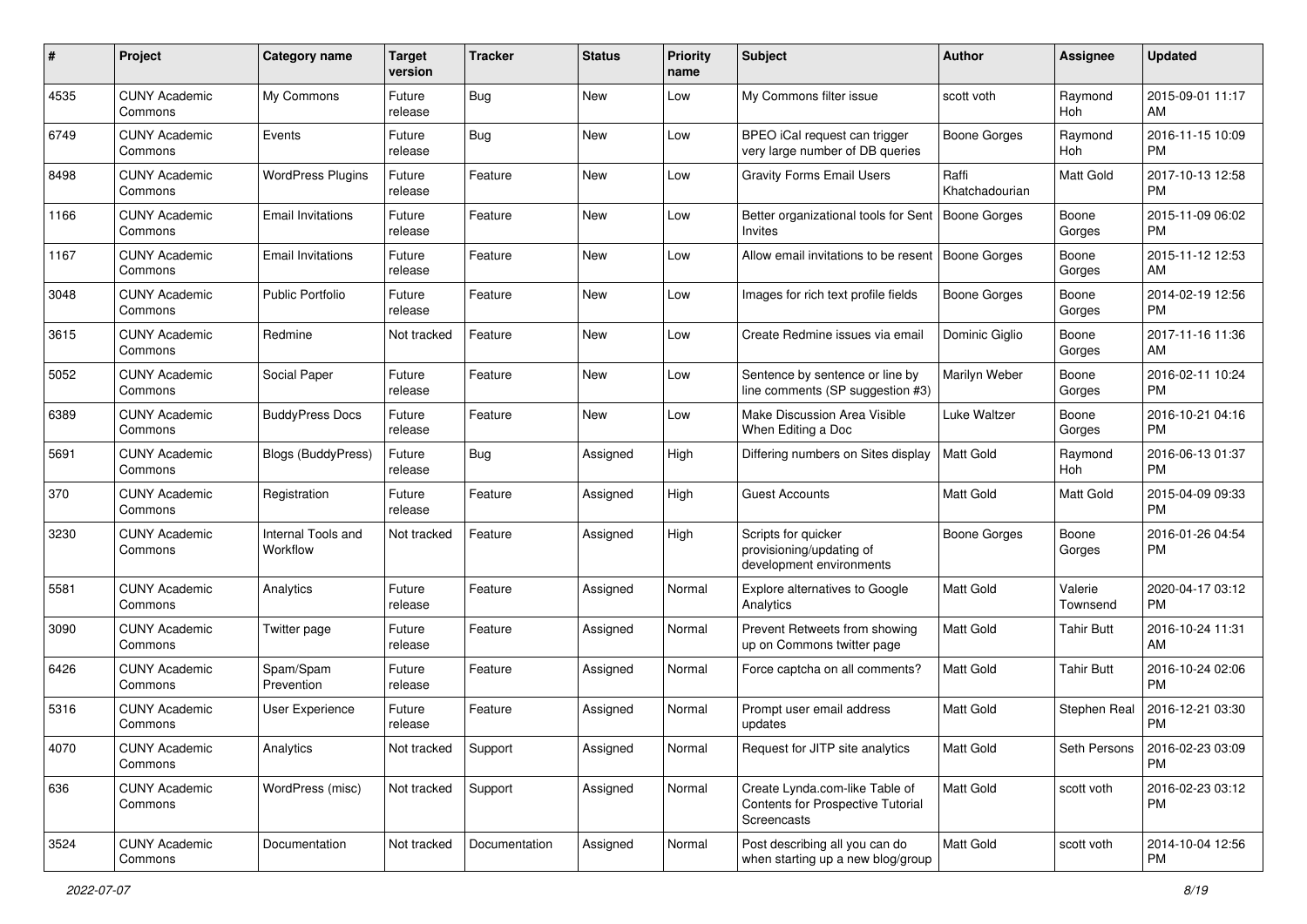| $\#$ | Project                         | <b>Category name</b>     | <b>Target</b><br>version | <b>Tracker</b> | <b>Status</b> | <b>Priority</b><br>name | <b>Subject</b>                                                        | <b>Author</b>        | <b>Assignee</b>     | <b>Updated</b>                |
|------|---------------------------------|--------------------------|--------------------------|----------------|---------------|-------------------------|-----------------------------------------------------------------------|----------------------|---------------------|-------------------------------|
| 6115 | <b>CUNY Academic</b><br>Commons | Publicity                | Not tracked              | Feature        | Assigned      | Normal                  | create digital signage for GC                                         | <b>Matt Gold</b>     | scott voth          | 2016-10-11 10:09<br><b>PM</b> |
| 2612 | <b>CUNY Academic</b><br>Commons |                          | Not tracked              | Publicity      | Assigned      | Normal                  | Pinterest site for the Commons                                        | local admin          | Sarah<br>Morgano    | 2016-03-04 11:19<br>AM        |
| 3510 | <b>CUNY Academic</b><br>Commons | Publicity                | 1.7                      | Publicity      | Assigned      | Normal                  | Post on the News Blog re: 'My<br>Commons'                             | Micki Kaufman        | Sarah<br>Morgano    | 2014-10-15 11:18<br>AM        |
| 3511 | <b>CUNY Academic</b><br>Commons | Publicity                | 1.7                      | Publicity      | Assigned      | Normal                  | Social media for 1.7                                                  | Micki Kaufman        | Sarah<br>Morgano    | 2014-10-14 03:32<br><b>PM</b> |
| 481  | <b>CUNY Academic</b><br>Commons | Groups (misc)            | Future<br>release        | Feature        | Assigned      | Normal                  | ability to archive inactive groups<br>and blogs                       | Michael Mandiberg    | Samantha<br>Raddatz | 2015-11-09 05:56<br><b>PM</b> |
| 653  | <b>CUNY Academic</b><br>Commons | Group Blogs              | Future<br>release        | Feature        | Assigned      | Normal                  | Redesign Integration of Groups<br>and Blogs                           | <b>Matt Gold</b>     | Samantha<br>Raddatz | 2015-11-09 05:40<br><b>PM</b> |
| 1105 | <b>CUNY Academic</b><br>Commons | WordPress (misc)         | Future<br>release        | Feature        | Assigned      | Normal                  | Rephrase Blog Privacy Options                                         | <b>Matt Gold</b>     | Samantha<br>Raddatz | 2015-11-09 06:19<br><b>PM</b> |
| 3458 | <b>CUNY Academic</b><br>Commons | Groups (misc)            | Future<br>release        | Feature        | Assigned      | Normal                  | Filter Members of Group by<br>Campus                                  | <b>Michael Smith</b> | Samantha<br>Raddatz | 2014-09-26 08:32<br><b>PM</b> |
| 3473 | <b>CUNY Academic</b><br>Commons | User Experience          | Future<br>release        | Feature        | Assigned      | Normal                  | Commons profile: Add help info<br>about "Positions" replacing "title" | Keith Miyake         | Samantha<br>Raddatz | 2015-11-09 02:28<br><b>PM</b> |
| 4027 | <b>CUNY Academic</b><br>Commons | Commons In A Box         | Not tracked              | Design/UX      | Assigned      | Normal                  | Usability review of CBOX update<br>procedures                         | Matt Gold            | Samantha<br>Raddatz | 2015-05-11 06:36<br><b>PM</b> |
| 4221 | <b>CUNY Academic</b><br>Commons | Group Forums             | Future<br>release        | Design/UX      | Assigned      | Normal                  | Add 'Number of Posts' display<br>option to Forum page                 | Samantha Raddatz     | Samantha<br>Raddatz | 2015-06-26 02:21<br><b>PM</b> |
| 4235 | <b>CUNY Academic</b><br>Commons |                          | Not tracked              | Design/UX      | Assigned      | Normal                  | Explore user experience around<br>comments on forum topics vs docs    | <b>Matt Gold</b>     | Samantha<br>Raddatz | 2015-07-21 10:23<br>AM        |
| 4404 | <b>CUNY Academic</b><br>Commons | <b>Public Portfolio</b>  | Future<br>release        | Design/UX      | Assigned      | Normal                  | Change color of permissions info<br>on portfolio editing interface    | <b>Matt Gold</b>     | Samantha<br>Raddatz | 2015-08-11 05:28<br><b>PM</b> |
| 4661 | <b>CUNY Academic</b><br>Commons | <b>User Experience</b>   | Future<br>release        | Bug            | Assigned      | Normal                  | <b>Simplify Events text</b>                                           | Matt Gold            | Samantha<br>Raddatz | 2015-10-02 09:06<br><b>PM</b> |
| 4986 | <b>CUNY Academic</b><br>Commons | ZenDesk                  | Not tracked              | Support        | Assigned      | Normal                  | Prepare documentation for<br>Zendesk re web widget                    | <b>Matt Gold</b>     | Samantha<br>Raddatz | 2016-02-25 03:09<br><b>PM</b> |
| 5225 | <b>CUNY Academic</b><br>Commons | Registration             | Future<br>release        | Feature        | Assigned      | Normal                  | On-boarding Issues                                                    | Luke Waltzer         | Samantha<br>Raddatz | 2016-02-12 02:58<br><b>PM</b> |
| 497  | <b>CUNY Academic</b><br>Commons | <b>WordPress Plugins</b> | Future<br>release        | Feature        | Assigned      | Normal                  | Drag and Drop Ordering on<br>Gallery Post Plugin                      | <b>Matt Gold</b>     | Ron Rennick         | 2015-11-09 06:18<br><b>PM</b> |
| 3192 | <b>CUNY Academic</b><br>Commons | Group Forums             | Future<br>release        | Feature        | Assigned      | Normal                  | Customizable forum views for<br>bbPress 2.x group forums              | Boone Gorges         | Raymond<br>Hoh      | 2015-11-09 12:47<br><b>PM</b> |
| 3492 | CUNY Academic<br>Commons        | <b>WordPress Themes</b>  | Future<br>release        | Support        | Assigned      | Normal                  | Add CBOX theme to the<br>Commons                                      | scott voth           | Raymond<br>Hoh      | 2014-10-08 05:55<br><b>PM</b> |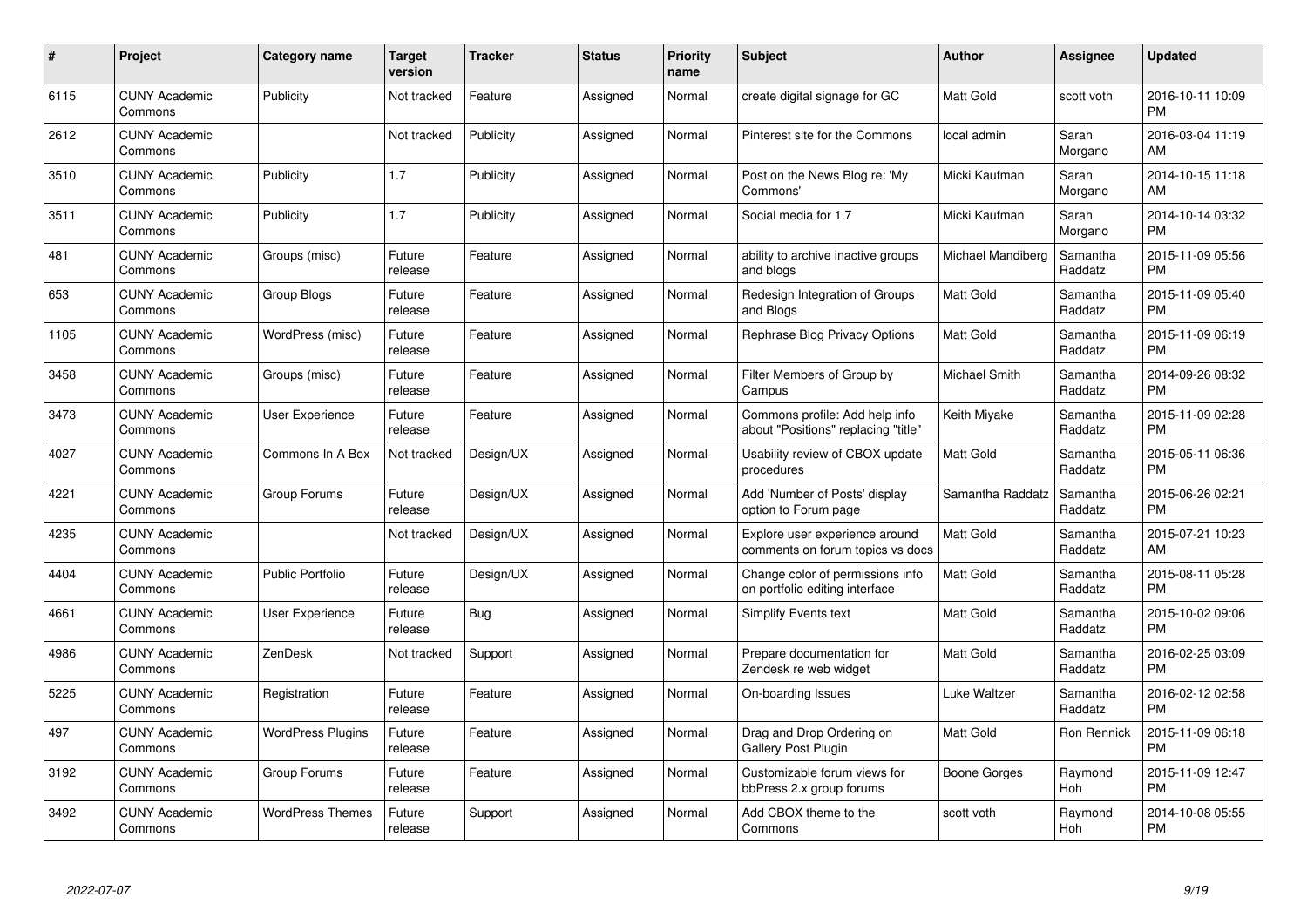| $\pmb{\#}$ | <b>Project</b>                        | <b>Category name</b>     | <b>Target</b><br>version | <b>Tracker</b> | <b>Status</b> | <b>Priority</b><br>name | <b>Subject</b>                                                                        | <b>Author</b>           | Assignee           | <b>Updated</b>                |
|------------|---------------------------------------|--------------------------|--------------------------|----------------|---------------|-------------------------|---------------------------------------------------------------------------------------|-------------------------|--------------------|-------------------------------|
| 3517       | <b>CUNY Academic</b><br>Commons       | My Commons               | Future<br>release        | Feature        | Assigned      | Normal                  | Mute/Unmute My Commons<br>updates                                                     | <b>Matt Gold</b>        | Raymond<br>Hoh     | 2015-11-09 01:19<br><b>PM</b> |
| 3536       | <b>CUNY Academic</b><br>Commons       | My Commons               | Future<br>release        | Feature        | Assigned      | Normal                  | Infinite Scroll on My Commons<br>page                                                 | <b>Matt Gold</b>        | Raymond<br>Hoh     | 2015-04-13 04:42<br><b>PM</b> |
| 3577       | <b>CUNY Academic</b><br>Commons       | My Commons               | Future<br>release        | Design/UX      | Assigned      | Normal                  | Replies to items in My Commons                                                        | <b>Matt Gold</b>        | Raymond<br>Hoh     | 2015-04-09 05:19<br><b>PM</b> |
| 3662       | <b>CUNY Academic</b><br>Commons       | <b>SEO</b>               | Future<br>release        | Feature        | Assigned      | Normal                  | Duplicate Content/SEO/Google<br>issues                                                | Matt Gold               | Raymond<br>Hoh     | 2015-04-13 04:37<br><b>PM</b> |
| 4388       | <b>CUNY Academic</b><br>Commons       | WordPress (misc)         | Future<br>release        | <b>Bug</b>     | Assigned      | Normal                  | Repeated request for<br>authentication.                                               | Alice.Lynn<br>McMichael | Raymond<br>Hoh     | 2015-08-11 07:35<br><b>PM</b> |
| 6671       | <b>CUNY Academic</b><br>Commons       | Reply By Email           | Not tracked              | Bug            | Assigned      | Normal                  | "Post too often" RBE error<br>message                                                 | Matt Gold               | Raymond<br>Hoh     | 2016-11-11 09:55<br>AM        |
| 6995       | <b>CUNY Academic</b><br>Commons       | Home Page                | Not tracked              | <b>Bug</b>     | Assigned      | Normal                  | member filter on homepage not<br>working                                              | <b>Matt Gold</b>        | Raymond<br>Hoh     | 2016-12-11 09:46<br><b>PM</b> |
| 8976       | <b>CUNY Academic</b><br>Commons       | Reply By Email           | Not tracked              | Feature        | Assigned      | Normal                  | Package RBE new topics posting?                                                       | <b>Matt Gold</b>        | Raymond<br>Hoh     | 2017-12-04 02:34<br><b>PM</b> |
| 10659      | <b>CUNY Academic</b><br>Commons       | Group Forums             | Future<br>release        | Feature        | Assigned      | Normal                  | Post to multiple groups via email                                                     | <b>Matt Gold</b>        | Raymond<br>Hoh     | 2018-11-15 12:54<br>AM        |
| 13946      | <b>CUNY Academic</b><br>Commons       | <b>WordPress Plugins</b> | 2.1.0                    | Support        | Assigned      | Normal                  | <b>Custom Embed handler For</b><br>OneDrive files                                     | scott voth              | Raymond<br>Hoh     | 2022-05-26 10:46<br>AM        |
| 2571       | <b>NYCDH Community</b><br>Site        |                          |                          | Feature        | Assigned      | Normal                  | Add Google custom search box to<br>homepage                                           | <b>Mark Newton</b>      | Raymond<br>Hoh     | 2013-05-18 07:49<br><b>PM</b> |
| 2574       | <b>NYCDH Community</b><br>Site        |                          |                          | Feature        | Assigned      | Normal                  | Add Way to Upload Files to<br>Groups                                                  | Mark Newton             | Raymond<br>Hoh     | 2013-05-18 07:46<br><b>PM</b> |
| 8992       | <b>NYCDH Community</b><br><b>Site</b> |                          |                          | <b>Bug</b>     | Assigned      | Normal                  | Multiple RBE error reports                                                            | <b>Matt Gold</b>        | Raymond<br>Hoh     | 2017-12-11 05:43<br><b>PM</b> |
| 8902       | <b>CUNY Academic</b><br>Commons       | Design                   | Not tracked              | Feature        | Assigned      | Normal                  | Report back on research on<br><b>BuddyPress themes</b>                                | <b>Matt Gold</b>        | Michael Smith      | 2017-11-10 12:31<br><b>PM</b> |
| 2175       | <b>CUNY Academic</b><br>Commons       | WordPress (misc)         | Not tracked              | Support        | Assigned      | Normal                  | Subscibe 2 vs. Jetpack<br>subscription options                                        | local admin             | Matt Gold          | 2016-01-26 04:58<br><b>PM</b> |
| 8898       | <b>CUNY Academic</b><br>Commons       | Social Paper             | Not tracked              | Feature        | Assigned      | Normal                  | Usage data on docs and social<br>paper                                                | <b>Matt Gold</b>        | Matt Gold          | 2017-11-16 11:32<br>AM        |
| 9015       | <b>CUNY Academic</b><br>Commons       | Groups (misc)            | Not tracked              | Outreach       | Assigned      | Normal                  | Email group admins the email<br>addresses of their groups                             | <b>Matt Gold</b>        | Matt Gold          | 2018-01-02 09:54<br>AM        |
| 8837       | <b>CUNY Academic</b><br>Commons       |                          | Not tracked              | Feature        | Assigned      | Normal                  | Create a form to request info from<br>people requesting premium<br>themes and plugins | <b>Matt Gold</b>        | Marilyn<br>Weber   | 2017-11-14 03:35<br><b>PM</b> |
| 6298       | <b>CUNY Academic</b><br>Commons       | User Experience          | Not tracked              | Design/UX      | Assigned      | Normal                  | Examine data from survey                                                              | <b>Matt Gold</b>        | Margaret<br>Galvan | 2016-10-14 12:16<br><b>PM</b> |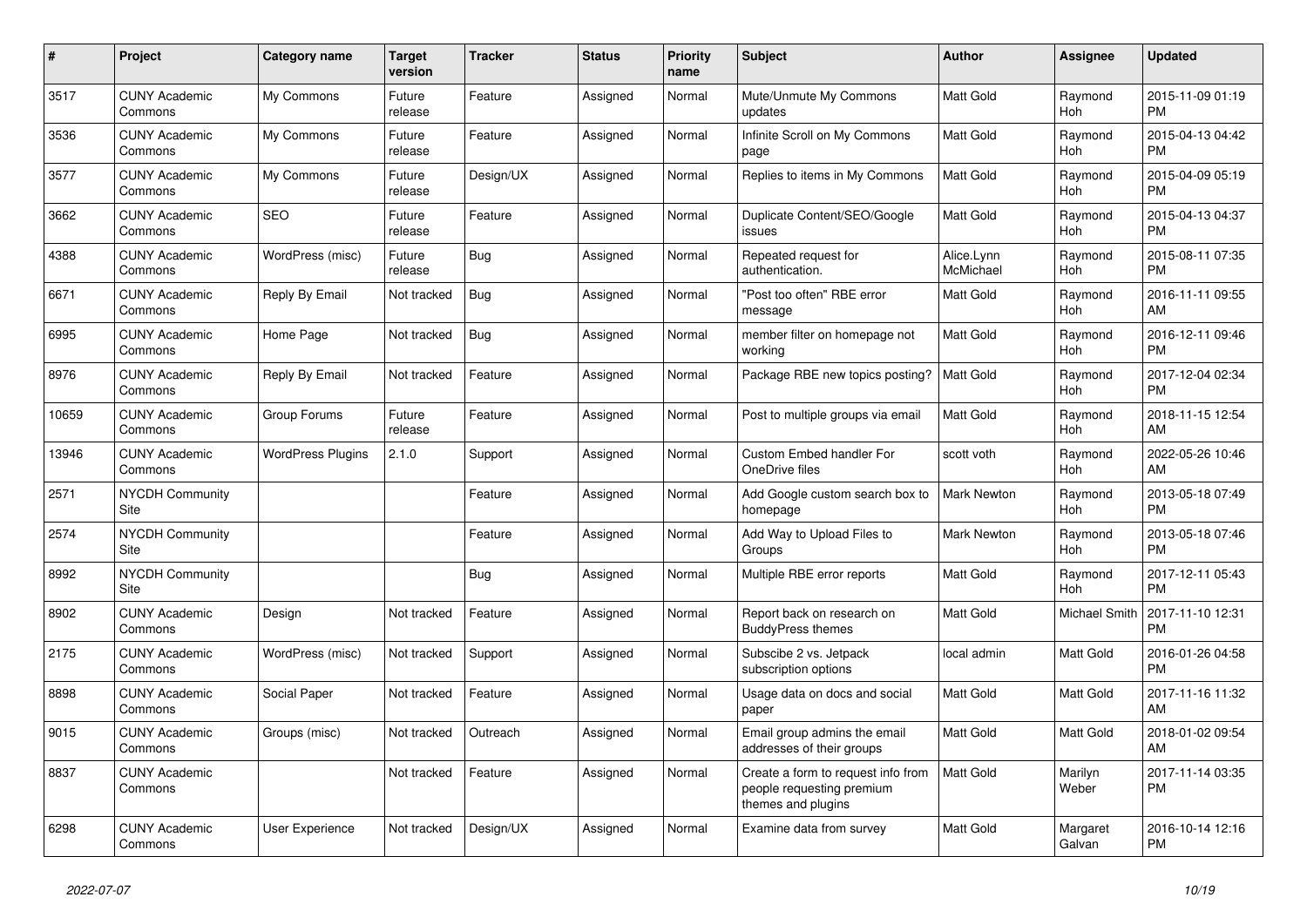| #     | Project                         | <b>Category name</b>     | <b>Target</b><br>version | <b>Tracker</b> | <b>Status</b> | <b>Priority</b><br>name | <b>Subject</b>                                                          | <b>Author</b>        | Assignee            | <b>Updated</b>                |
|-------|---------------------------------|--------------------------|--------------------------|----------------|---------------|-------------------------|-------------------------------------------------------------------------|----------------------|---------------------|-------------------------------|
| 7828  | <b>CUNY Academic</b><br>Commons |                          | Not tracked              | Feature        | Assigned      | Normal                  | Theme Assessment 2017                                                   | Margaret Galvan      | Margaret<br>Galvan  | 2017-05-02 10:41<br><b>PM</b> |
| 2666  | <b>CUNY Academic</b><br>Commons | About page               | Not tracked              | Documentation  | Assigned      | Normal                  | <b>Update About Text</b>                                                | Chris Stein          | Luke Waltzer        | 2016-03-04 11:19<br>AM        |
| 5955  | <b>CUNY Academic</b><br>Commons | Outreach                 | Future<br>release        | Feature        | Assigned      | Normal                  | Create auto-newsletter for<br>commons members                           | <b>Matt Gold</b>     | Luke Waltzer        | 2016-08-30 10:34<br>AM        |
| 8666  | <b>CUNY Academic</b><br>Commons | Teaching                 | Not tracked              | Documentation  | Assigned      | Normal                  | Create Teaching on the Commons<br>Resource Page                         | <b>Matt Gold</b>     | Laurie Hurson       | 2019-09-23 03:16<br><b>PM</b> |
| 11517 | <b>CUNY Academic</b><br>Commons |                          | Not tracked              | Feature        | Assigned      | Normal                  | wp-accessibility plugin should not<br>strip 'target="_blank" by default | <b>Boone Gorges</b>  | Laurie Hurson       | 2019-09-24 09:57<br>AM        |
| 9835  | <b>CUNY Academic</b><br>Commons | Group Forums             | Future<br>release        | Bug            | Assigned      | Normal                  | add a "like" function?                                                  | Marilyn Weber        | <b>Erik Trainer</b> | 2018-06-05 01:49<br><b>PM</b> |
| 412   | <b>CUNY Academic</b><br>Commons | <b>WordPress Themes</b>  | Future<br>release        | Feature        | Assigned      | Normal                  | <b>Featured Themes</b>                                                  | <b>Matt Gold</b>     | Dominic<br>Giglio   | 2015-01-05 08:44<br><b>PM</b> |
| 2167  | <b>CUNY Academic</b><br>Commons | WordPress (misc)         | Future<br>release        | <b>Bug</b>     | Assigned      | Normal                  | <b>CAC-Livestream Plugin Issues</b>                                     | <b>Michael Smith</b> | Dominic<br>Giglio   | 2015-01-02 03:06<br><b>PM</b> |
| 4438  | <b>CUNY Academic</b><br>Commons | Events                   | Future<br>release        | <b>Bug</b>     | Assigned      | Normal                  | Events Calendar - Export<br><b>Recurring Events</b>                     | scott voth           | Daniel Jones        | 2016-05-23 04:25<br><b>PM</b> |
| 5268  | <b>CUNY Academic</b><br>Commons | Group Forums             | Future<br>release        | Bug            | Assigned      | Normal                  | Long-time to post to multiple<br>groups                                 | Luke Waltzer         | Daniel Jones        | 2016-09-07 06:31<br><b>PM</b> |
| 8078  | <b>CUNY Academic</b><br>Commons | <b>WordPress Plugins</b> | Future<br>release        | System Upgrade | Assigned      | Normal                  | CommentPress Updates                                                    | Margaret Galvan      | Christian<br>Wach   | 2017-05-08 03:49<br><b>PM</b> |
| 365   | <b>CUNY Academic</b><br>Commons | WordPress (misc)         | Future<br>release        | Feature        | Assigned      | Normal                  | <b>Create Mouseover Tooltips</b><br>throughout Site                     | Matt Gold            | Chris Stein         | 2015-11-09 06:18<br><b>PM</b> |
| 860   | <b>CUNY Academic</b><br>Commons | Design                   | Future<br>release        | Design/UX      | Assigned      | Normal                  | <b>Standardize Button Treatment</b><br>Across the Commons               | Chris Stein          | Chris Stein         | 2014-05-01 09:45<br>AM        |
| 2754  | <b>CUNY Academic</b><br>Commons | Design                   | Future<br>release        | Feature        | Assigned      | Normal                  | Determine strategy for CAC logo<br>handling in top header               | Micki Kaufman        | Chris Stein         | 2015-01-05 08:53<br><b>PM</b> |
| 2832  | <b>CUNY Academic</b><br>Commons | <b>Public Portfolio</b>  | Future<br>release        | Feature        | Assigned      | Normal                  | Improve interface for (not)<br>auto-linking profile fields              | Boone Gorges         | Chris Stein         | 2015-01-05 08:52<br><b>PM</b> |
| 2881  | <b>CUNY Academic</b><br>Commons | <b>Public Portfolio</b>  | Future<br>release        | Feature        | Assigned      | Normal                  | Redesign the UX for Profiles                                            | Chris Stein          | Chris Stein         | 2016-10-13 12:45<br><b>PM</b> |
| 3330  | <b>CUNY Academic</b><br>Commons | My Commons               | Future<br>release        | Feature        | Assigned      | Normal                  | 'Commons Information" tool                                              | Boone Gorges         | Chris Stein         | 2014-09-22 08:46<br><b>PM</b> |
| 3770  | <b>CUNY Academic</b><br>Commons | Public Portfolio         | Future<br>release        | Feature        | Assigned      | Normal                  | Improve Layout/Formatting of<br>Positions Area on Public Portfolios     | Matt Gold            | Chris Stein         | 2015-04-01 09:17<br><b>PM</b> |
| 5827  | <b>CUNY Academic</b><br>Commons | <b>Public Portfolio</b>  | Future<br>release        | <b>Bug</b>     | Assigned      | Normal                  | Academic Interests square bracket<br>links not working                  | scott voth           | Chris Stein         | 2016-08-11 11:59<br><b>PM</b> |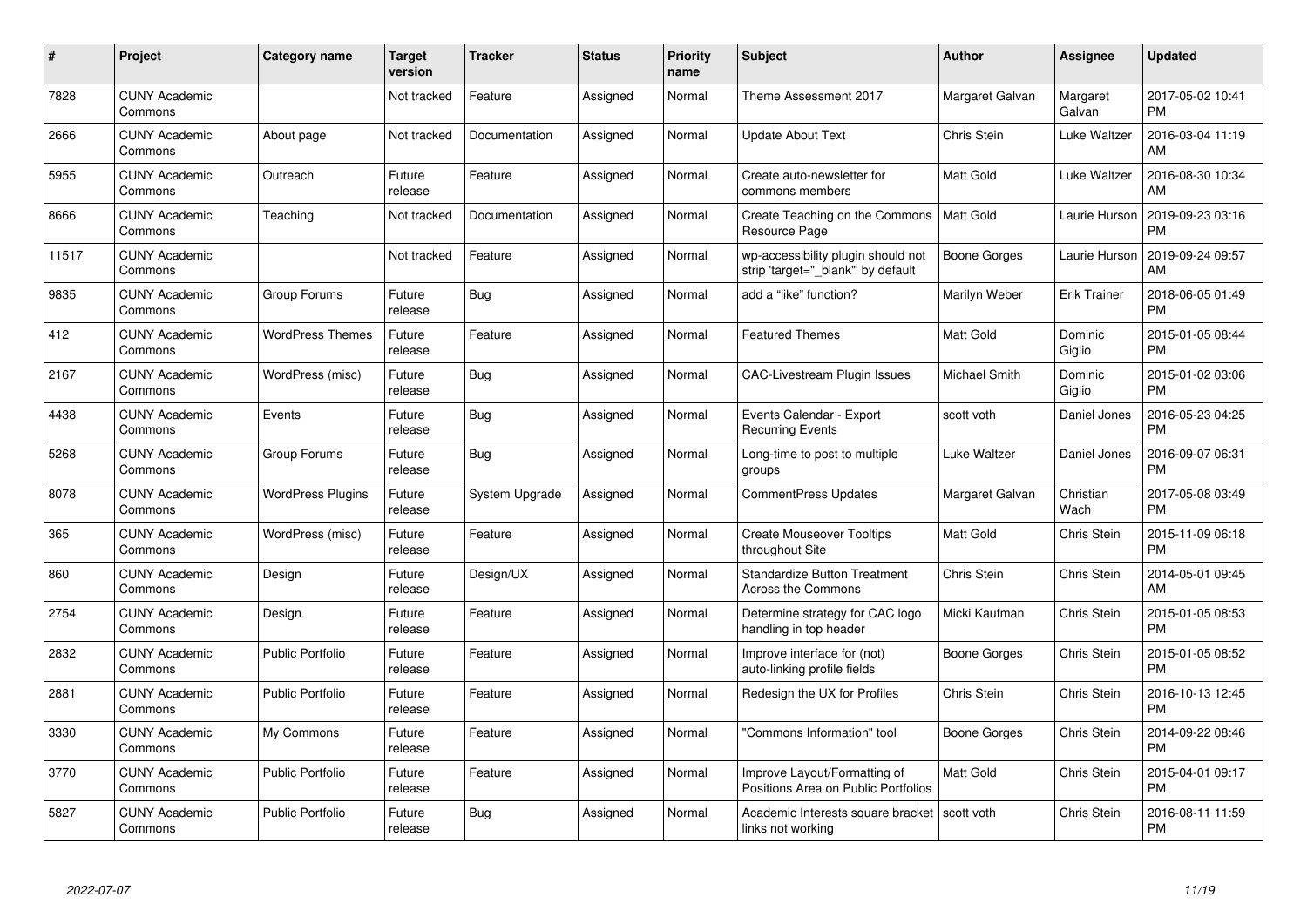| #    | <b>Project</b>                  | <b>Category name</b>     | <b>Target</b><br>version | <b>Tracker</b> | <b>Status</b> | <b>Priority</b><br>name | <b>Subject</b>                                                       | <b>Author</b>      | Assignee        | <b>Updated</b>                |
|------|---------------------------------|--------------------------|--------------------------|----------------|---------------|-------------------------|----------------------------------------------------------------------|--------------------|-----------------|-------------------------------|
| 9028 | <b>CUNY Academic</b><br>Commons | Onboarding               | Future<br>release        | Feature        | Assigned      | Normal                  | suggest groups to new members<br>during the registration process     | <b>Matt Gold</b>   | Chris Stein     | 2018-10-24 12:34<br><b>PM</b> |
| 287  | <b>CUNY Academic</b><br>Commons | WordPress (misc)         | Future<br>release        | Feature        | Assigned      | Normal                  | Create troubleshooting tool for<br>account sign-up                   | Matt Gold          | Boone<br>Gorges | 2015-11-09 06:17<br><b>PM</b> |
| 377  | <b>CUNY Academic</b><br>Commons | BuddyPress (misc)        | Future<br>release        | Feature        | Assigned      | Normal                  | Like buttons                                                         | Matt Gold          | Boone<br>Gorges | 2010-11-16 05:13<br><b>PM</b> |
| 435  | <b>CUNY Academic</b><br>Commons | BuddyPress (misc)        | Future<br>release        | Feature        | Assigned      | Normal                  | Include Avatar Images in Forum<br><b>Post Notification Emails</b>    | <b>Matt Gold</b>   | Boone<br>Gorges | 2010-12-08 12:40<br><b>PM</b> |
| 500  | <b>CUNY Academic</b><br>Commons | BuddyPress (misc)        | Future<br>release        | Feature        | Assigned      | Normal                  | <b>Export Group Data</b>                                             | Matt Gold          | Boone<br>Gorges | 2010-12-19 12:09<br><b>PM</b> |
| 554  | <b>CUNY Academic</b><br>Commons | BuddyPress (misc)        | Future<br>release        | Feature        | Assigned      | Normal                  | Add Trackback notifications to<br>site-wide activity feed            | Matt Gold          | Boone<br>Gorges | 2015-11-09 06:19<br><b>PM</b> |
| 585  | <b>CUNY Academic</b><br>Commons | Group Forums             | Future<br>release        | Feature        | Assigned      | Normal                  | Merge Forum Topics                                                   | Sarah Morgano      | Boone<br>Gorges | 2011-07-06 04:11<br><b>PM</b> |
| 599  | <b>CUNY Academic</b><br>Commons | BuddyPress (misc)        | Future<br>release        | Feature        | Assigned      | Normal                  | Consider adding rating plugins for<br><b>BuddyPress/BBPress</b>      | <b>Matt Gold</b>   | Boone<br>Gorges | 2011-08-22 06:50<br><b>PM</b> |
| 618  | <b>CUNY Academic</b><br>Commons | <b>BuddyPress Docs</b>   | Future<br>release        | Feature        | Assigned      | Normal                  | <b>BuddyPress Docs: export formats</b>                               | Boone Gorges       | Boone<br>Gorges | 2015-11-09 05:38<br><b>PM</b> |
| 635  | <b>CUNY Academic</b><br>Commons | BuddyPress (misc)        | Future<br>release        | Feature        | Assigned      | Normal                  | Big Blue Button -<br>Videoconferencing in Groups and<br><b>Blogs</b> | Matt Gold          | Boone<br>Gorges | 2011-03-14 03:24<br><b>PM</b> |
| 658  | <b>CUNY Academic</b><br>Commons | <b>WordPress Plugins</b> | Future<br>release        | Feature        | Assigned      | Normal                  | Rebulid Sitewide Tag Suggestion                                      | Matt Gold          | Boone<br>Gorges | 2015-01-05 08:47<br><b>PM</b> |
| 1422 | <b>CUNY Academic</b><br>Commons | <b>BuddyPress Docs</b>   | Future<br>release        | Feature        | Assigned      | Normal                  | Make "created Doc" activity icons<br>non-mini                        | Boone Gorges       | Boone<br>Gorges | 2015-11-09 05:48<br><b>PM</b> |
| 1460 | <b>CUNY Academic</b><br>Commons | Analytics                | Future<br>release        | Feature        | Assigned      | Normal                  | Update System Report                                                 | <b>Brian Foote</b> | Boone<br>Gorges | 2015-11-09 06:13<br><b>PM</b> |
| 1508 | <b>CUNY Academic</b><br>Commons | WordPress (misc)         | Future<br>release        | Feature        | Assigned      | Normal                  | Share login cookies across<br>mapped domains                         | Boone Gorges       | Boone<br>Gorges | 2012-07-02 12:12<br>PM        |
| 1744 | <b>CUNY Academic</b><br>Commons | <b>BuddyPress Docs</b>   | Future<br>release        | Feature        | Assigned      | Normal                  | Spreadsheet-style Docs                                               | Boone Gorges       | Boone<br>Gorges | 2015-11-09 06:13<br><b>PM</b> |
| 1888 | <b>CUNY Academic</b><br>Commons | Home Page                | Future<br>release        | Feature        | Assigned      | Normal                  | Refactor BP MPO Activity Filter to<br>support proper pagination      | Sarah Morgano      | Boone<br>Gorges | 2014-05-01 07:11<br><b>PM</b> |
| 2523 | <b>CUNY Academic</b><br>Commons | <b>BuddyPress Docs</b>   | Future<br>release        | Feature        | Assigned      | Normal                  | Allow Users to Upload Images to<br><b>BP</b> Docs                    | Matt Gold          | Boone<br>Gorges | 2015-11-09 06:14<br><b>PM</b> |
| 3002 | <b>CUNY Academic</b><br>Commons | Search                   | Future<br>release        | Feature        | Assigned      | Normal                  | Overhaul CAC search by using<br>external search appliance            | Boone Gorges       | Boone<br>Gorges | 2020-07-15 03:05<br><b>PM</b> |
| 3042 | <b>CUNY Academic</b><br>Commons | <b>Public Portfolio</b>  | Future<br>release        | Feature        | Assigned      | Normal                  | Browsing member interests                                            | Matt Gold          | Boone<br>Gorges | 2015-03-21 09:04<br><b>PM</b> |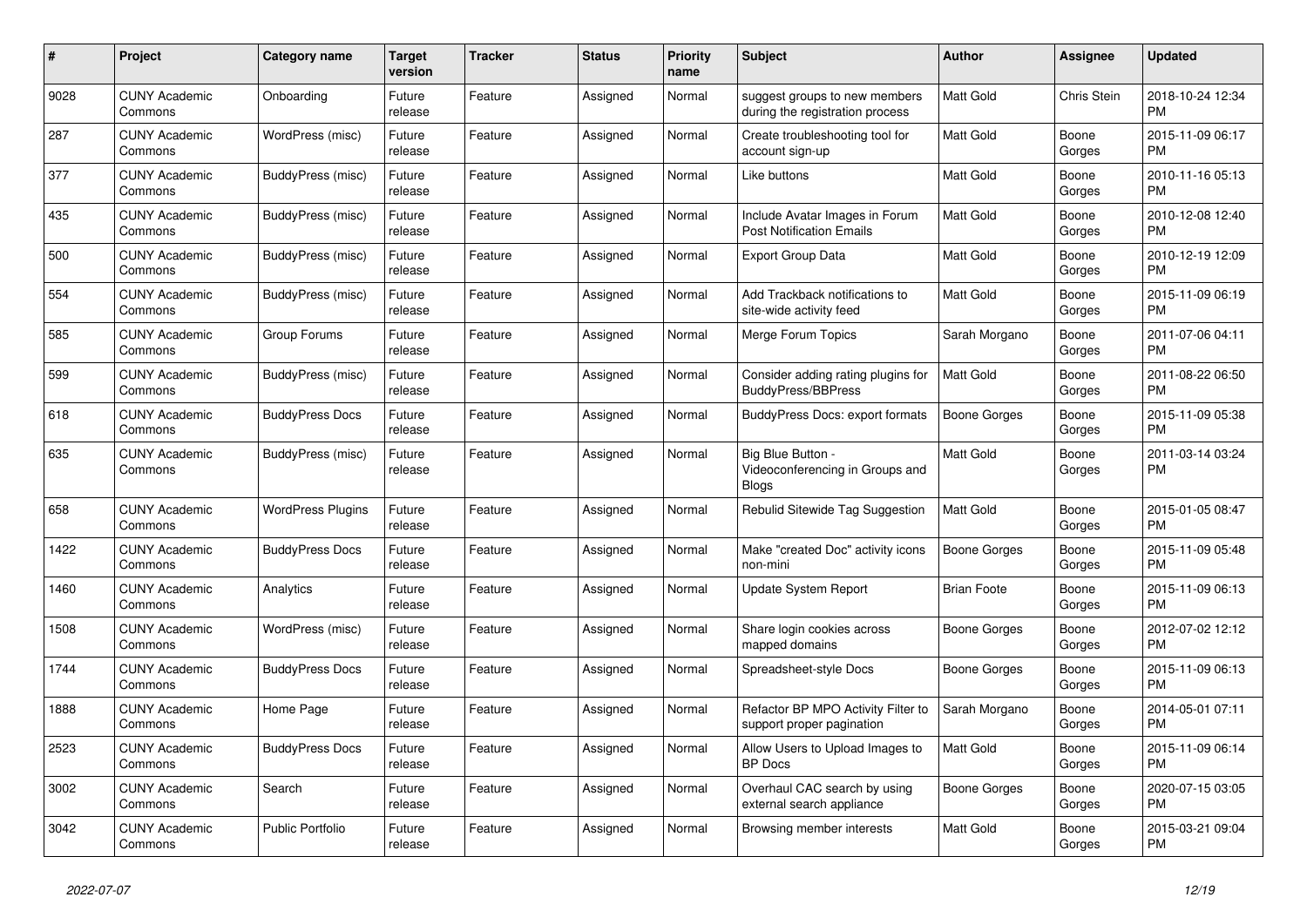| #     | Project                         | <b>Category name</b>      | <b>Target</b><br>version | <b>Tracker</b> | <b>Status</b> | <b>Priority</b><br>name | <b>Subject</b>                                                                             | Author            | Assignee        | <b>Updated</b>                |
|-------|---------------------------------|---------------------------|--------------------------|----------------|---------------|-------------------------|--------------------------------------------------------------------------------------------|-------------------|-----------------|-------------------------------|
| 3193  | <b>CUNY Academic</b><br>Commons | Group Forums              | Future<br>release        | Feature        | Assigned      | Normal                  | bbPress 2.x dynamic roles and<br><b>RBE</b>                                                | Boone Gorges      | Boone<br>Gorges | 2014-09-30 01:30<br><b>PM</b> |
| 3220  | <b>CUNY Academic</b><br>Commons | Public Portfolio          | Future<br>release        | Feature        | Assigned      | Normal                  | Add indent/outdent option to<br>Formatting Buttons on Profile<br>Page                      | <b>Matt Gold</b>  | Boone<br>Gorges | 2014-05-21 10:39<br><b>PM</b> |
| 3308  | <b>CUNY Academic</b><br>Commons | Group Invitations         | Future<br>release        | Feature        | Assigned      | Normal                  | Allow members to rescind group<br>invitations                                              | <b>Matt Gold</b>  | Boone<br>Gorges | 2015-04-01 08:53<br><b>PM</b> |
| 3475  | <b>CUNY Academic</b><br>Commons | Events                    | Future<br>release        | Feature        | Assigned      | Normal                  | Request to add plugin to<br>streamline room<br>booking/appointment booking                 | Naomi Barrettara  | Boone<br>Gorges | 2014-12-01 05:14<br><b>PM</b> |
| 3759  | <b>CUNY Academic</b><br>Commons | WordPress (misc)          | Future<br>release        | Feature        | Assigned      | Normal                  | Review Interface for Adding Users<br>to Blogs                                              | <b>Matt Gold</b>  | Boone<br>Gorges | 2015-03-24 05:52<br><b>PM</b> |
| 3768  | <b>CUNY Academic</b><br>Commons | <b>Public Portfolio</b>   | Future<br>release        | Feature        | Assigned      | Normal                  | Institutions/Past positions on<br>public portfolios                                        | Matt Gold         | Boone<br>Gorges | 2018-04-23 10:44<br>AM        |
| 4053  | <b>CUNY Academic</b><br>Commons | Events                    | Future<br>release        | Feature        | Assigned      | Normal                  | Create new tab for past events                                                             | <b>Matt Gold</b>  | Boone<br>Gorges | 2015-05-12 02:10<br><b>PM</b> |
| 4238  | <b>CUNY Academic</b><br>Commons | Events                    | Future<br>release        | Feature        | Assigned      | Normal                  | Copy Events to Other Groups?                                                               | <b>Matt Gold</b>  | Boone<br>Gorges | 2015-07-02 10:08<br>AM        |
| 4903  | <b>CUNY Academic</b><br>Commons | Events                    | Future<br>release        | Design/UX      | Assigned      | Normal                  | Improving visual appearance of<br>event calendars                                          | <b>Matt Gold</b>  | Boone<br>Gorges | 2016-10-13 11:51<br>AM        |
| 4980  | <b>CUNY Academic</b><br>Commons | Home Page                 | Future<br>release        | Feature        | Assigned      | Normal                  | <b>CAC Featured Content -- Adding</b><br>Randomization                                     | <b>Matt Gold</b>  | Boone<br>Gorges | 2016-12-12 03:01<br><b>PM</b> |
| 5234  | <b>CUNY Academic</b><br>Commons | Membership                | Future<br>release        | Feature        | Assigned      | Normal                  | Write Unconfirmed patch for WP                                                             | Boone Gorges      | Boone<br>Gorges | 2016-10-24 11:18<br>AM        |
| 5696  | <b>CUNY Academic</b><br>Commons | Events                    | Future<br>release        | Feature        | Assigned      | Normal                  | Events Calendar - display options<br>calendar aggregation                                  | Matt Gold         | Boone<br>Gorges | 2016-10-13 11:44<br>AM        |
| 8836  | <b>CUNY Academic</b><br>Commons | <b>Blogs (BuddyPress)</b> | Future<br>release        | Feature        | Assigned      | Normal                  | Redesign site launch process                                                               | Matt Gold         | Boone<br>Gorges | 2019-10-03 02:49<br><b>PM</b> |
| 8900  | <b>CUNY Academic</b><br>Commons | Accessibility             | Future<br>release        | Feature        | Assigned      | Normal                  | Look into tools to enforce<br>accessibility in WP environment                              | <b>Matt Gold</b>  | Boone<br>Gorges | 2022-04-26 11:59<br>AM        |
| 8901  | <b>CUNY Academic</b><br>Commons | Accessibility             | Future<br>release        | Feature        | Assigned      | Normal                  | Theme analysis for accessibility                                                           | <b>Matt Gold</b>  | Boone<br>Gorges | 2022-04-26 11:59<br>AM        |
| 9895  | <b>CUNY Academic</b><br>Commons | Onboarding                | Future<br>release        | Feature        | Assigned      | Normal                  | Add "Accept Invitation"<br>link/button/function to Group<br>and/or Site invitation emails? | Luke Waltzer      | Boone<br>Gorges | 2018-06-07 12:42<br><b>PM</b> |
| 9941  | <b>CUNY Academic</b><br>Commons | Wiki                      | Not tracked              | Support        | Assigned      | Normal                  | Wiki functionality                                                                         | <b>Matt Gold</b>  | Boone<br>Gorges | 2018-06-26 10:57<br>AM        |
| 10368 | <b>CUNY Academic</b><br>Commons |                           | Future<br>release        | Feature        | Assigned      | Normal                  | Use ORCID data to populate<br>academic profile page                                        | Stephen Francoeur | Boone<br>Gorges | 2018-09-25 01:53<br><b>PM</b> |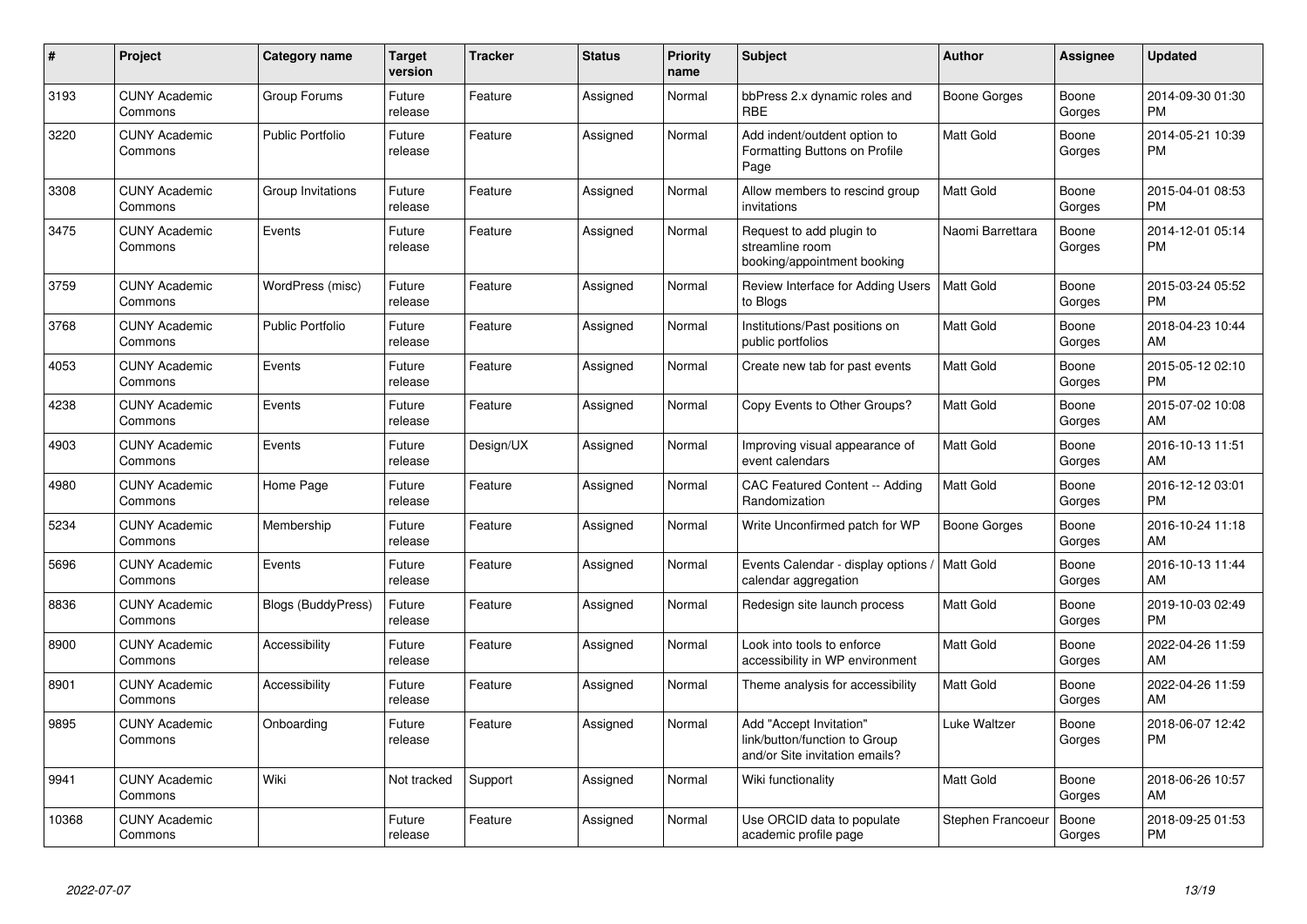| #     | Project                         | <b>Category name</b>       | <b>Target</b><br>version | <b>Tracker</b> | <b>Status</b> | <b>Priority</b><br>name | <b>Subject</b>                                                                | Author              | <b>Assignee</b>     | <b>Updated</b>                |
|-------|---------------------------------|----------------------------|--------------------------|----------------|---------------|-------------------------|-------------------------------------------------------------------------------|---------------------|---------------------|-------------------------------|
| 15604 | <b>CUNY Academic</b><br>Commons | <b>Email Notifications</b> | Future<br>release        | Feature        | Assigned      | Normal                  | Restructure Commons Group<br>Digest Email Messages                            | <b>Matt Gold</b>    | Boone<br>Gorges     | 2022-05-26 10:45<br>AM        |
| 11519 | <b>CUNY Academic</b><br>Commons |                            | Not tracked              | Support        | Assigned      | Normal                  | comment option not appearing                                                  | Marilyn Weber       |                     | 2019-09-24 10:28<br>AM        |
| 12436 | <b>CUNY Academic</b><br>Commons |                            | Not tracked              | Bug            | Assigned      | Normal                  | Nightly system downtime                                                       | Boone Gorges        |                     | 2020-08-01 09:30<br>AM        |
| 1423  | <b>CUNY Academic</b><br>Commons | BuddyPress (misc)          | Future<br>release        | Feature        | Assigned      | Low                     | Show an avatar for pingback<br>comment activity items                         | <b>Boone Gorges</b> | Tahir Butt          | 2016-10-24 12:03<br><b>PM</b> |
| 310   | <b>CUNY Academic</b><br>Commons | BuddyPress (misc)          | Future<br>release        | Feature        | Assigned      | Low                     | <b>Friend Request Email</b>                                                   | <b>Matt Gold</b>    | Samantha<br>Raddatz | 2015-11-09 05:08<br><b>PM</b> |
| 333   | <b>CUNY Academic</b><br>Commons | <b>Email Notifications</b> | Future<br>release        | Feature        | Assigned      | Low                     | Delay Forum Notification Email<br>Delivery Until After Editing Period<br>Ends | <b>Matt Gold</b>    | Raymond<br>Hoh      | 2015-11-09 06:01<br><b>PM</b> |
| 1192  | <b>CUNY Academic</b><br>Commons | <b>Group Files</b>         | Future<br>release        | Feature        | Assigned      | Low                     | When posting group files, allow<br>users to add a category without<br>saving  | Matt Gold           | Raymond<br>Hoh      | 2015-11-09 05:53<br><b>PM</b> |
| 5016  | <b>CUNY Academic</b><br>Commons | Events                     | Future<br>release        | Feature        | Assigned      | Low                     | Allow comments to be posted on<br>events                                      | <b>Matt Gold</b>    | Raymond<br>Hoh      | 2019-03-01 02:23<br><b>PM</b> |
| 6392  | <b>CUNY Academic</b><br>Commons | Group Forums               | Future<br>release        | Design/UX      | Assigned      | Low                     | Composition/Preview Panes in<br>Forum Posts                                   | Luke Waltzer        | Paige Dupont        | 2016-10-21 04:26<br><b>PM</b> |
| 940   | <b>CUNY Academic</b><br>Commons | Redmine                    | Future<br>release        | Feature        | Assigned      | Low                     | Communication with users after<br>releases                                    | <b>Matt Gold</b>    | Dominic<br>Giglio   | 2012-09-09 04:36<br><b>PM</b> |
| 1983  | <b>CUNY Academic</b><br>Commons | Home Page                  | Future<br>release        | Feature        | Assigned      | Low                     | Media Library integration with<br>Featured Content plugin                     | <b>Boone Gorges</b> | Dominic<br>Giglio   | 2014-03-17 10:34<br>AM        |
| 3354  | <b>CUNY Academic</b><br>Commons | <b>Group Files</b>         | Future<br>release        | Feature        | Assigned      | Low                     | Allow Group Download of Multiple<br><b>Selected Files</b>                     | <b>Matt Gold</b>    | Chris Stein         | 2014-08-01 08:50<br>AM        |
| 58    | <b>CUNY Academic</b><br>Commons | BuddyPress (misc)          | Future<br>release        | Feature        | Assigned      | Low                     | Make member search sortable by<br>last name                                   | Roberta Brody       | Boone<br>Gorges     | 2010-08-26 02:38<br><b>PM</b> |
| 519   | <b>CUNY Academic</b><br>Commons | <b>BuddyPress Docs</b>     | Future<br>release        | Feature        | Assigned      | Low                     | TOC for individual docs - for new<br>BP "wiki-like" plugin                    | scott voth          | Boone<br>Gorges     | 2015-11-09 05:54<br><b>PM</b> |
| 1165  | <b>CUNY Academic</b><br>Commons | <b>Email Invitations</b>   | Future<br>release        | Feature        | Assigned      | Low                     | Allow saved lists of invitees under<br>Send Invites                           | <b>Boone Gorges</b> | Boone<br>Gorges     | 2015-11-09 06:03<br><b>PM</b> |
| 1417  | <b>CUNY Academic</b><br>Commons | <b>BuddyPress Docs</b>     | Future<br>release        | Feature        | Assigned      | Low                     | <b>Bulk actions for BuddyPress Docs</b>                                       | Boone Gorges        | Boone<br>Gorges     | 2016-10-17 10:41<br>PM        |
| 1562  | <b>CUNY Academic</b><br>Commons | <b>WordPress Plugins</b>   | Future<br>release        | Feature        | Assigned      | Low                     | Play with NYT Collaborative<br>Authoring Tool                                 | Matt Gold           | Boone<br>Gorges     | 2015-01-05 08:47<br>PM        |
| 2013  | <b>CUNY Academic</b><br>Commons | <b>Public Portfolio</b>    | Future<br>release        | Feature        | Assigned      | Low                     | Have Profile Privacy Options show   Matt Gold<br>up only for filled-in fields |                     | Boone<br>Gorges     | 2015-11-09 06:09<br><b>PM</b> |
| 2223  | <b>CUNY Academic</b><br>Commons | <b>WordPress Plugins</b>   | Future<br>release        | Feature        | Assigned      | Low                     | Add Participad to the CUNY<br>Academic Commons                                | Matt Gold           | Boone<br>Gorges     | 2014-09-17 10:03<br><b>PM</b> |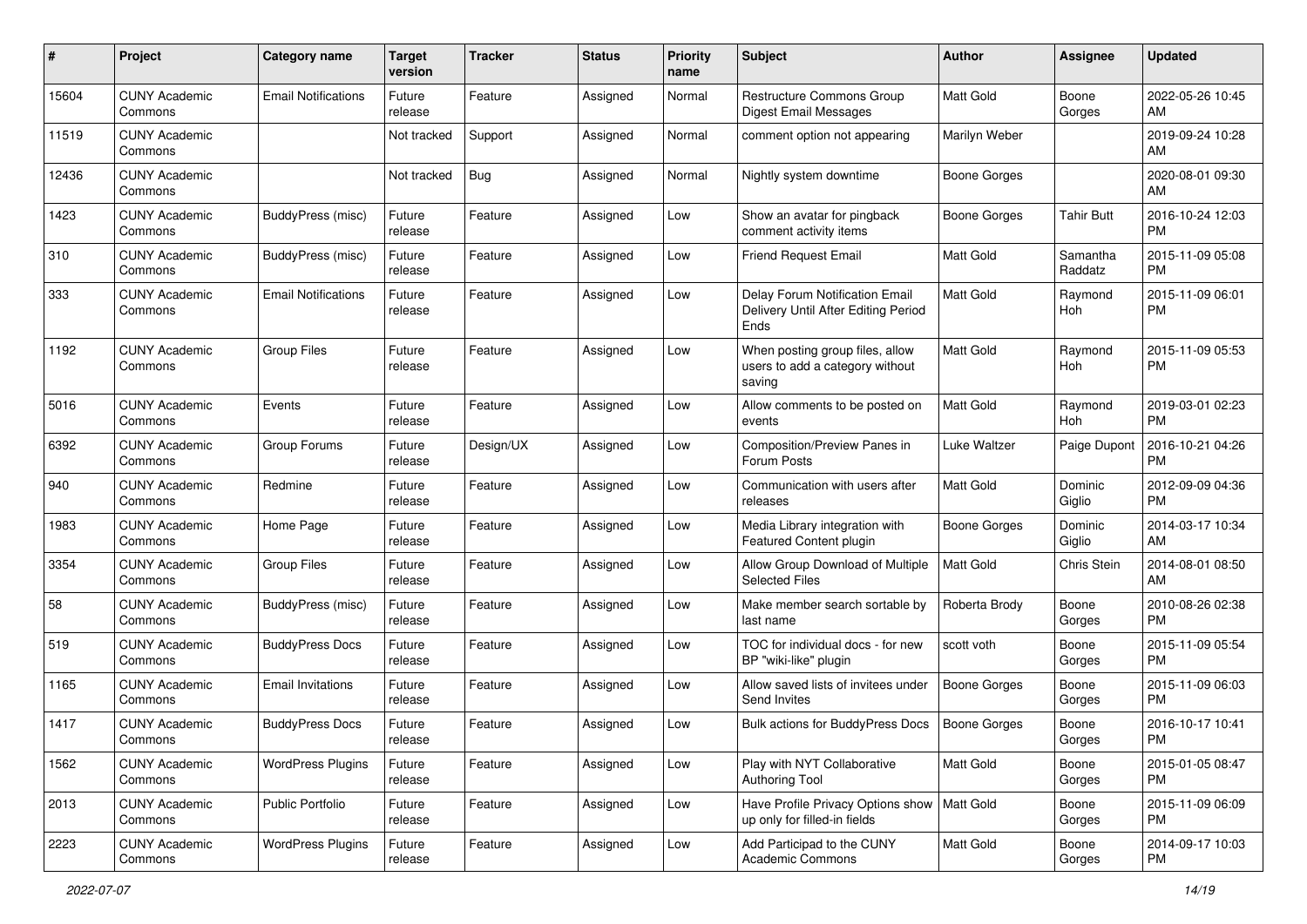| #     | <b>Project</b>                  | Category name            | <b>Target</b><br>version | <b>Tracker</b> | <b>Status</b>        | <b>Priority</b><br>name | <b>Subject</b>                                                            | Author             | Assignee            | <b>Updated</b>                |
|-------|---------------------------------|--------------------------|--------------------------|----------------|----------------------|-------------------------|---------------------------------------------------------------------------|--------------------|---------------------|-------------------------------|
| 2325  | <b>CUNY Academic</b><br>Commons | BuddyPress (misc)        | Future<br>release        | Feature        | Assigned             | Low                     | Profile should have separate fields   local admin<br>for first/last names |                    | Boone<br>Gorges     | 2015-11-09 06:09<br><b>PM</b> |
| 2610  | <b>CUNY Academic</b><br>Commons | Group Invitations        | Future<br>release        | Feature        | Assigned             | Low                     | Request: Custom invitation<br>message to group invites                    | local admin        | Boone<br>Gorges     | 2015-11-09 06:13<br><b>PM</b> |
| 3080  | <b>CUNY Academic</b><br>Commons | <b>Group Files</b>       | Future<br>release        | Feature        | Assigned             | Low                     | Create a system to keep track of<br>file changes                          | <b>Matt Gold</b>   | Boone<br>Gorges     | 2014-02-26 10:04<br><b>PM</b> |
| 2618  | <b>NYCDH Community</b><br>Site  |                          |                          | Bug            | Assigned             | Low                     | Mark blogs as spam when created<br>by users marked as spam                | <b>Matt Gold</b>   | Boone<br>Gorges     | 2013-06-09 11:38<br><b>PM</b> |
| 2577  | <b>NYCDH Community</b><br>Site  |                          |                          | Feature        | Assigned             | Low                     | Investigate Potential to Add Links<br>to the Forum                        | <b>Mark Newton</b> | Alex Gil            | 2013-05-16 09:40<br><b>PM</b> |
| 3369  | <b>CUNY Academic</b><br>Commons | Reply By Email           | Not tracked              | Outreach       | Hold                 | Normal                  | Release reply by email to WP<br>plugin directory                          | <b>Matt Gold</b>   | Raymond<br>Hoh      | 2016-03-01 12:46<br><b>PM</b> |
| 3939  | <b>CUNY Academic</b><br>Commons | <b>WordPress Plugins</b> | Future<br>release        | <b>Bug</b>     | Hold                 | Normal                  | Activity stream support for<br>Co-Authors Plus plugin                     | Raymond Hoh        | Raymond<br>Hoh      | 2015-11-09 06:13<br><b>PM</b> |
| 8991  | <b>CUNY Academic</b><br>Commons | Reply By Email           | Not tracked              | Bug            | Hold                 | Normal                  | RBE duplicate email message<br>issue                                      | <b>Matt Gold</b>   | Raymond<br>Hoh      | 2018-02-18 08:53<br><b>PM</b> |
| 9060  | <b>CUNY Academic</b><br>Commons | Commons In A Box         | Not tracked              | Bug            | Hold                 | Normal                  | Problems with CBox image library<br>/ upload                              | Lisa Rhody         | Raymond<br>Hoh      | 2018-01-10 03:26<br><b>PM</b> |
| 8756  | <b>CUNY Academic</b><br>Commons | Group Blogs              | Future<br>release        | Feature        | Hold                 | Normal                  | Connect multiple blogs to one<br>group?                                   | Matt Gold          | Boone<br>Gorges     | 2017-09-30 10:42<br>AM        |
| 14113 | <b>CUNY Academic</b><br>Commons | WordPress (misc)         | Future<br>release        | Bug            | Hold                 | Normal                  | Block Editor Not Working on this<br>page - Json error                     | scott voth         | Boone<br>Gorges     | 2021-03-05 11:01<br>AM        |
| 16092 | <b>CUNY Academic</b><br>Commons |                          | Future<br>release        | Feature        | Hold                 | Normal                  | Don't show main site in Site<br>search results                            | Boone Gorges       | Boone<br>Gorges     | 2022-05-17 03:12<br><b>PM</b> |
| 11848 | <b>CUNY Academic</b><br>Commons |                          | Not tracked              | Support        | Hold                 | Normal                  | a Dean of Faculty wants to share a   Marilyn Weber<br>large file          |                    |                     | 2019-09-24 08:44<br>AM        |
| 2576  | <b>NYCDH Community</b><br>Site  |                          |                          | Bug            | Hold                 | Low                     | Test Next Button in Javascript<br><b>Tutorial Under Activities</b>        | <b>Mark Newton</b> | Alex Gil            | 2013-05-18 02:55<br><b>PM</b> |
| 13912 | <b>CUNY Academic</b><br>Commons |                          | Not tracked              | Feature        | Hold                 | Low                     | posting "missed schedule"                                                 | Marilyn Weber      |                     | 2021-02-23 10:46<br>AM        |
| 6644  | <b>CUNY Academic</b><br>Commons |                          | Not tracked              | Bug            | Reporter<br>Feedback | High                    | White Screen at Login Pge                                                 | Luke Waltzer       | Raymond<br>Hoh      | 2016-11-21 10:34<br><b>PM</b> |
| 10678 | <b>CUNY Academic</b><br>Commons |                          | Not tracked              | Bug            | Reporter<br>Feedback | High                    | Newsletter Plugin Not Sending Out   Mark Webb<br><b>Newsletters</b>       |                    | Boone<br>Gorges     | 2019-09-16 09:38<br><b>PM</b> |
| 5826  | <b>CUNY Academic</b><br>Commons | <b>WordPress Plugins</b> | Future<br>release        | Support        | Reporter<br>Feedback | Normal                  | <b>Remove Subscription Options</b><br>plugin from directory               | Sarah Morgano      | Sarah<br>Morgano    | 2016-10-21 04:14<br><b>PM</b> |
| 5317  | <b>CUNY Academic</b><br>Commons | Group Blogs              | Not tracked              | Bug            | Reporter<br>Feedback | Normal                  | Notifications of New Post Didn't<br>Come                                  | Luke Waltzer       | Samantha<br>Raddatz | 2016-03-21 10:41<br><b>PM</b> |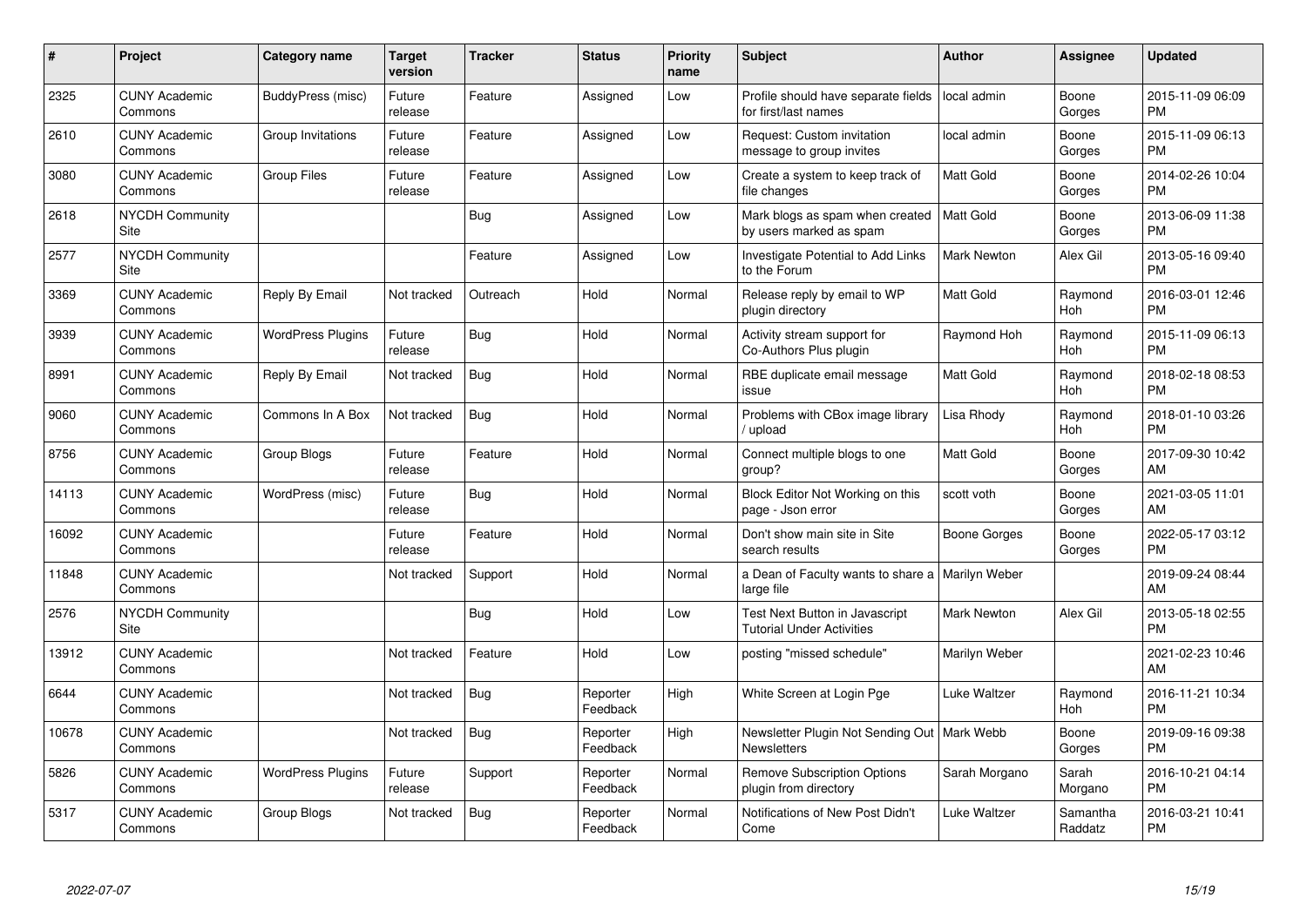| #     | <b>Project</b>                  | Category name            | <b>Target</b><br>version | <b>Tracker</b> | <b>Status</b>        | <b>Priority</b><br>name | <b>Subject</b>                                                     | <b>Author</b>           | <b>Assignee</b> | <b>Updated</b>                |
|-------|---------------------------------|--------------------------|--------------------------|----------------|----------------------|-------------------------|--------------------------------------------------------------------|-------------------------|-----------------|-------------------------------|
| 7115  | <b>CUNY Academic</b><br>Commons | Groups (misc)            | Future<br>release        | Feature        | Reporter<br>Feedback | Normal                  | make licensing info clear during<br>group creation                 | <b>Matt Gold</b>        | Raymond<br>Hoh  | 2020-12-08 11:32<br>AM        |
| 10262 | <b>CUNY Academic</b><br>Commons |                          | Not tracked              | <b>Bug</b>     | Reporter<br>Feedback | Normal                  | Newsletter Plugin: Broken Image<br>at Bottom of All Newsletters    | Mark Webb               | Raymond<br>Hoh  | 2018-08-30 05:17<br><b>PM</b> |
| 11149 | <b>CUNY Academic</b><br>Commons |                          | Not tracked              | Support        | Reporter<br>Feedback | Normal                  | comments getting blocked                                           | Marilyn Weber           | Raymond<br>Hoh  | 2019-03-26 11:40<br>AM        |
| 12004 | <b>CUNY Academic</b><br>Commons |                          | Not tracked              | Support        | Reporter<br>Feedback | Normal                  | Notifications for spam blog<br>comments                            | Gina Cherry             | Raymond<br>Hoh  | 2019-11-01 12:05<br><b>PM</b> |
| 12741 | <b>CUNY Academic</b><br>Commons | <b>WordPress Plugins</b> | Not tracked              | Support        | Reporter<br>Feedback | Normal                  | Tableau Public Viz Block                                           | Marilyn Weber           | Raymond<br>Hoh  | 2020-05-12 11:00<br>AM        |
| 13328 | <b>CUNY Academic</b><br>Commons | Group Forums             | Not tracked              | <b>Bug</b>     | Reporter<br>Feedback | Normal                  | cross-posting in two related<br>groups                             | Marilyn Weber           | Raymond<br>Hoh  | 2020-09-15 10:39<br><b>PM</b> |
| 14983 | <b>CUNY Academic</b><br>Commons | WordPress (misc)         | Not tracked              | Support        | Reporter<br>Feedback | Normal                  | "Read More" tag not working                                        | Rebecca Krisel          | Raymond<br>Hoh  | 2021-11-23 01:17<br><b>PM</b> |
| 15516 | <b>CUNY Academic</b><br>Commons | <b>WordPress Plugins</b> |                          | Bug            | Reporter<br>Feedback | Normal                  | Can't publish or save draft of post<br>on wordpress.com            | Raffi<br>Khatchadourian | Raymond<br>Hoh  | 2022-03-02 05:52<br><b>PM</b> |
| 16110 | <b>CUNY Academic</b><br>Commons |                          |                          | Support        | Reporter<br>Feedback | Normal                  | remove Creative Commons<br>license from pages?                     | Marilyn Weber           | Raymond<br>Hoh  | 2022-05-17 06:11<br><b>PM</b> |
| 16245 | <b>CUNY Academic</b><br>Commons | WordPress (misc)         |                          | <b>Bug</b>     | Reporter<br>Feedback | Normal                  | Save Button missing on<br><b>WordPress Profile page</b>            | scott voth              | Raymond<br>Hoh  | 2022-06-16 03:09<br><b>PM</b> |
| 11493 | <b>CUNY Academic</b><br>Commons | Domain Mapping           | Not tracked              | Support        | Reporter<br>Feedback | Normal                  | Domain Mapping Request - Talia<br>Schaffer                         | scott voth              | Matt Gold       | 2019-08-06 08:39<br>AM        |
| 12484 | <b>CUNY Academic</b><br>Commons |                          | Not tracked              | Support        | Reporter<br>Feedback | Normal                  | Sign up Code for COIL Course<br>starting in March                  | Laurie Hurson           | Matt Gold       | 2020-03-02 02:26<br><b>PM</b> |
| 2573  | <b>NYCDH Community</b><br>Site  |                          |                          | Feature        | Reporter<br>Feedback | Normal                  | Add dh nyc twitter list feed to site                               | Mark Newton             | Matt Gold       | 2013-05-16 11:42<br><b>PM</b> |
| 12446 | <b>CUNY Academic</b><br>Commons | Groups (misc)            | Future<br>release        | Feature        | Reporter<br>Feedback | Normal                  | Toggle default site to group forum<br>posting                      | Laurie Hurson           | Laurie Hurson   | 2020-03-10 11:57<br>AM        |
| 1544  | <b>CUNY Academic</b><br>Commons | Groups (misc)            | Future<br>release        | Feature        | Reporter<br>Feedback | Normal                  | Group Filtering and Sorting                                        | <b>Matt Gold</b>        | Chris Stein     | 2019-03-01 02:25<br><b>PM</b> |
| 6014  | <b>CUNY Academic</b><br>Commons | Publicity                | Future<br>release        | Publicity      | Reporter<br>Feedback | Normal                  | Google search listing                                              | <b>Matt Gold</b>        | Boone<br>Gorges | 2016-09-21 03:48<br><b>PM</b> |
| 9207  | <b>CUNY Academic</b><br>Commons |                          | Future<br>release        | Support        | Reporter<br>Feedback | Normal                  | display dashboards made in<br>Tableau?                             | Marilyn Weber           | Boone<br>Gorges | 2018-04-10 10:42<br>AM        |
| 9211  | <b>CUNY Academic</b><br>Commons | <b>WordPress Plugins</b> | Future<br>release        | Support        | Reporter<br>Feedback | Normal                  | Auto-Role Setting in Forum Plugin<br><b>Causing Some Confusion</b> | Luke Waltzer            | Boone<br>Gorges | 2018-03-13 11:44<br>AM        |
| 9289  | <b>CUNY Academic</b><br>Commons | <b>WordPress Plugins</b> | Future<br>release        | Bug            | Reporter<br>Feedback | Normal                  | Email Users Plugin                                                 | Laurie Hurson           | Boone<br>Gorges | 2018-10-24 12:34<br><b>PM</b> |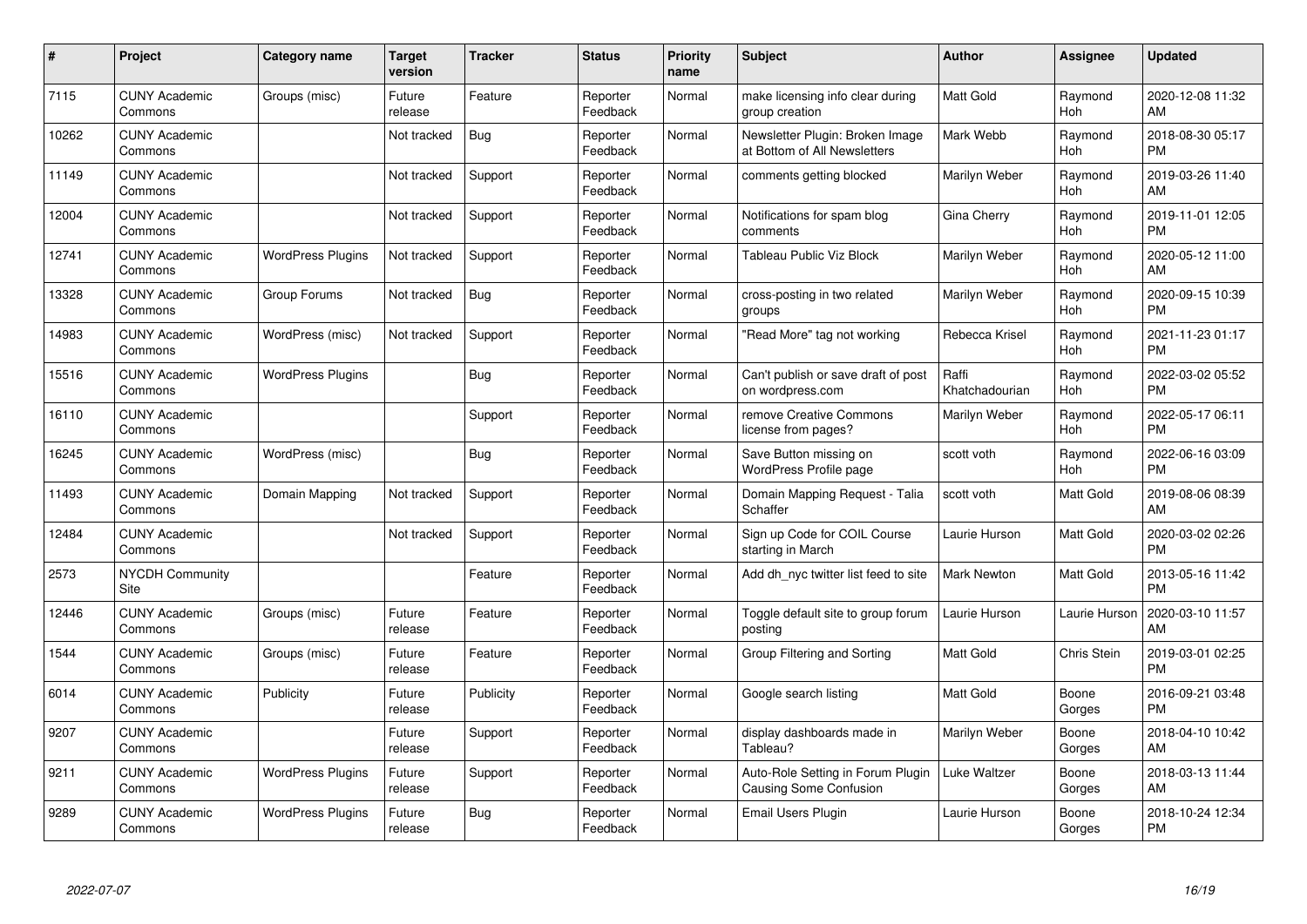| #     | Project                         | <b>Category name</b>       | <b>Target</b><br>version | <b>Tracker</b> | <b>Status</b>        | <b>Priority</b><br>name | <b>Subject</b>                                                    | <b>Author</b>           | <b>Assignee</b> | <b>Updated</b>                |
|-------|---------------------------------|----------------------------|--------------------------|----------------|----------------------|-------------------------|-------------------------------------------------------------------|-------------------------|-----------------|-------------------------------|
| 9515  | <b>CUNY Academic</b><br>Commons | <b>WordPress Plugins</b>   | Not tracked              | Bug            | Reporter<br>Feedback | Normal                  | Text to Speech plugin - "More<br>Slowly" checkbox not working     | scott voth              | Boone<br>Gorges | 2018-06-13 02:26<br><b>PM</b> |
| 9947  | <b>CUNY Academic</b><br>Commons | <b>WordPress Plugins</b>   | Future<br>release        | Feature        | Reporter<br>Feedback | Normal                  | Install H5P quiz plugin                                           | <b>Matt Gold</b>        | Boone<br>Gorges | 2018-09-11 11:01<br>AM        |
| 9979  | <b>CUNY Academic</b><br>Commons | <b>Email Notifications</b> | Not tracked              | <b>Bug</b>     | Reporter<br>Feedback | Normal                  | Reports of slow email activation<br>emails                        | <b>Matt Gold</b>        | Boone<br>Gorges | 2018-08-29 09:40<br>PM        |
| 10040 | <b>CUNY Academic</b><br>Commons | WordPress (misc)           | Not tracked              | <b>Bug</b>     | Reporter<br>Feedback | Normal                  | User doesn't see full list of themes                              | <b>Matt Gold</b>        | Boone<br>Gorges | 2018-07-25 10:12<br>AM        |
| 11386 | <b>CUNY Academic</b><br>Commons | WordPress - Media          | Not tracked              | Support        | Reporter<br>Feedback | Normal                  | disappearing images                                               | scott voth              | Boone<br>Gorges | 2019-05-14 10:32<br>AM        |
| 11449 | <b>CUNY Academic</b><br>Commons | WordPress - Media          | Not tracked              | Support        | Reporter<br>Feedback | Normal                  | Cloning Media Library for JITP<br>from Staging to Production Site | Patrick DeDauw          | Boone<br>Gorges | 2019-05-13 12:00<br>PM        |
| 11945 | <b>CUNY Academic</b><br>Commons | Reckoning                  | Future<br>release        | Feature        | Reporter<br>Feedback | Normal                  | Add Comments bubble to<br>Reckoning views                         | Boone Gorges            | Boone<br>Gorges | 2019-11-12 05:14<br><b>PM</b> |
| 12121 | <b>CUNY Academic</b><br>Commons | <b>WordPress Plugins</b>   | 2.0.3                    | Feature        | Reporter<br>Feedback | Normal                  | Embedding H5P Iframes on<br>Commons Site                          | Laurie Hurson           | Boone<br>Gorges | 2022-06-29 11:32<br>AM        |
| 14483 | <b>CUNY Academic</b><br>Commons | WordPress - Media          | Not tracked              | <b>Bug</b>     | Reporter<br>Feedback | Normal                  | Wordpress PDF Embed Stopped<br>Working after JITP Media Clone     | Patrick DeDauw          | Boone<br>Gorges | 2021-05-20 01:51<br>PM        |
| 14504 | <b>CUNY Academic</b><br>Commons |                            | Not tracked              | Publicity      | Reporter<br>Feedback | Normal                  | Adding showcases to home page<br>menu                             | Laurie Hurson           | Boone<br>Gorges | 2022-01-19 03:26<br>PM        |
| 15242 | <b>CUNY Academic</b><br>Commons | Performance                | Not tracked              | <b>Bug</b>     | Reporter<br>Feedback | Normal                  | Slugist site                                                      | Raffi<br>Khatchadourian | Boone<br>Gorges | 2022-02-07 11:14<br>AM        |
| 10273 | <b>CUNY Academic</b><br>Commons | Registration               | Not tracked              | Support        | Reporter<br>Feedback | Normal                  | users combining CF and campus<br>address                          | Marilyn Weber           |                 | 2019-09-18 10:58<br>AM        |
| 10657 | <b>CUNY Academic</b><br>Commons |                            | Not tracked              | Support        | Reporter<br>Feedback | Normal                  | child theme problems                                              | Marilyn Weber           |                 | 2018-11-08 01:19<br><b>PM</b> |
| 10769 | <b>CUNY Academic</b><br>Commons | <b>WordPress Themes</b>    | Not tracked              | Bug            | Reporter<br>Feedback | Normal                  | 2011 Theme Sidebar                                                | Mark Webb               |                 | 2018-12-04 04:09<br><b>PM</b> |
| 10982 | <b>CUNY Academic</b><br>Commons | Domain Mapping             | Not tracked              | Support        | Reporter<br>Feedback | Normal                  | <b>CNAME</b> question                                             | scott voth              |                 | 2019-01-22 04:29<br><b>PM</b> |
| 11077 | <b>CUNY Academic</b><br>Commons | Events                     | Not tracked              | Feature        | Reporter<br>Feedback | Normal                  | Show event category description<br>in event list view             | Raffi<br>Khatchadourian |                 | 2019-02-12 10:38<br><b>PM</b> |
| 11120 | <b>CUNY Academic</b><br>Commons | <b>WordPress Plugins</b>   | Not tracked              | Bug            | Reporter<br>Feedback | Normal                  | Events Manager Events Not<br>Showing Up                           | Mark Webb               |                 | 2019-02-27 04:10<br><b>PM</b> |
| 11131 | <b>CUNY Academic</b><br>Commons |                            | Future<br>release        | Feature        | Reporter<br>Feedback | Normal                  | <b>Image Annotation Plugins</b>                                   | Laurie Hurson           |                 | 2019-02-26 11:33<br>AM        |
| 11415 | <b>CUNY Academic</b><br>Commons | <b>WordPress Plugins</b>   | Not tracked              | <b>Bug</b>     | Reporter<br>Feedback | Normal                  | <b>Blog Subscriptions in Jetpack</b>                              | Laurie Hurson           |                 | 2019-05-14 10:34<br>AM        |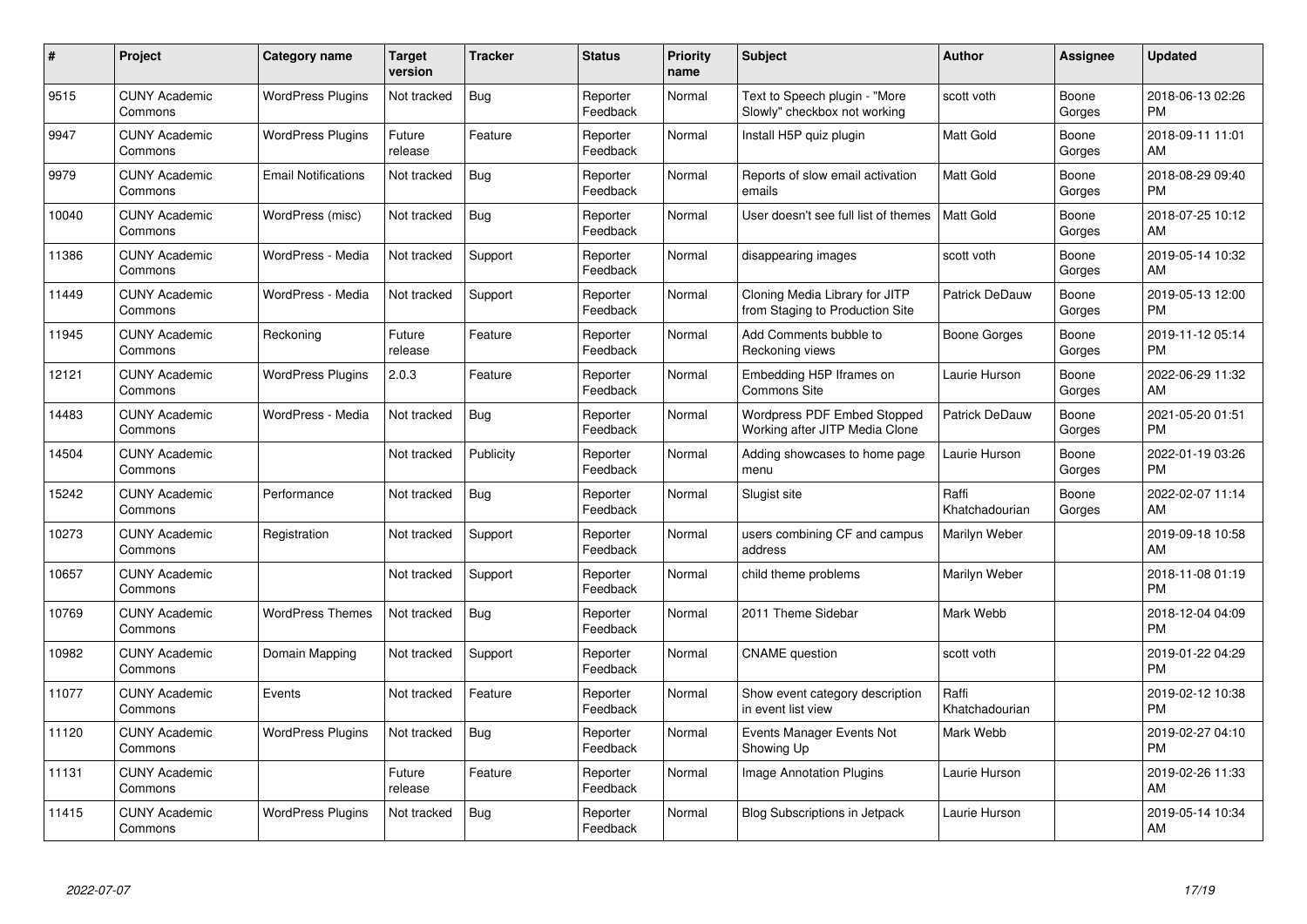| #     | Project                         | <b>Category name</b>      | <b>Target</b><br>version | <b>Tracker</b> | <b>Status</b>        | <b>Priority</b><br>name | <b>Subject</b>                                                                                | <b>Author</b>        | Assignee | <b>Updated</b>                |
|-------|---------------------------------|---------------------------|--------------------------|----------------|----------------------|-------------------------|-----------------------------------------------------------------------------------------------|----------------------|----------|-------------------------------|
| 11509 | <b>CUNY Academic</b><br>Commons |                           | Not tracked              | Support        | Reporter<br>Feedback | Normal                  | deleted Page causing a Menu<br>problem?                                                       | Marilyn Weber        |          | 2019-06-04 09:54<br>AM        |
| 11556 | <b>CUNY Academic</b><br>Commons | Courses                   | Not tracked              | Bug            | Reporter<br>Feedback | Normal                  | Instructor name given in course<br>listing                                                    | Tom Harbison         |          | 2019-06-25 04:12<br><b>PM</b> |
| 11771 | <b>CUNY Academic</b><br>Commons |                           | Not tracked              | Support        | Reporter<br>Feedback | Normal                  | post displays in sections                                                                     | Marilyn Weber        |          | 2019-08-20 10:34<br>AM        |
| 11787 | <b>CUNY Academic</b><br>Commons |                           | Not tracked              | Support        | Reporter<br>Feedback | Normal                  | automated comments notifications<br>on ZenDesk                                                | Marilyn Weber        |          | 2019-08-26 06:18<br><b>PM</b> |
| 11788 | <b>CUNY Academic</b><br>Commons | <b>WordPress Plugins</b>  | Future<br>release        | Support        | Reporter<br>Feedback | Normal                  | Plugin Request - Browse Aloud                                                                 | scott voth           |          | 2019-09-24 08:42<br>AM        |
| 12198 | <b>CUNY Academic</b><br>Commons |                           | Not tracked              | <b>Bug</b>     | Reporter<br>Feedback | Normal                  | Duplicate listing in My Sites                                                                 | Tom Harbison         |          | 2019-12-09 05:50<br><b>PM</b> |
| 12350 | <b>CUNY Academic</b><br>Commons | <b>Blogs (BuddyPress)</b> | Not tracked              | Support        | Reporter<br>Feedback | Normal                  | URL creation problem                                                                          | Marilyn Weber        |          | 2020-02-03 11:27<br>AM        |
| 12360 | <b>CUNY Academic</b><br>Commons | <b>WordPress Themes</b>   | Not tracked              | Bug            | Reporter<br>Feedback | Normal                  | site just says "DANTE We are<br>currently in maintenance mode,<br>please check back shortly." | Marilyn Weber        |          | 2020-02-04 12:13<br><b>PM</b> |
| 13034 | <b>CUNY Academic</b><br>Commons |                           | Not tracked              | Support        | Reporter<br>Feedback | Normal                  | a site is asking people to join the<br>Commons to get a download                              | Marilyn Weber        |          | 2020-07-12 07:23<br>AM        |
| 13255 | <b>CUNY Academic</b><br>Commons |                           | Not tracked              | Support        | Reporter<br>Feedback | Normal                  | Accessibility problems                                                                        | Marilyn Weber        |          | 2020-09-01 05:48<br><b>PM</b> |
| 13975 | <b>CUNY Academic</b><br>Commons | Social Paper              | Not tracked              | Support        | Reporter<br>Feedback | Normal                  | can't approve comments on Social<br>Paper paper                                               | Marilyn Weber        |          | 2021-02-12 09:33<br>AM        |
| 14074 | <b>CUNY Academic</b><br>Commons | WordPress (misc)          | Not tracked              | Support        | Reporter<br>Feedback | Normal                  | page password protection problem   Marilyn Weber                                              |                      |          | 2021-03-02 11:03<br>AM        |
| 14398 | <b>CUNY Academic</b><br>Commons |                           | Not tracked              | Support        | Reporter<br>Feedback | Normal                  | Events plug-in notification problem                                                           | Marilyn Weber        |          | 2021-05-11 11:21<br>AM        |
| 14538 | <b>CUNY Academic</b><br>Commons |                           | Not tracked              | Support        | Reporter<br>Feedback | Normal                  | <b>Weebly To Commons</b>                                                                      | Laurie Hurson        |          | 2021-09-14 10:47<br>AM        |
| 14629 | <b>CUNY Academic</b><br>Commons |                           | Not tracked              | Bug            | Reporter<br>Feedback | Normal                  | Possible Post Order Bug?                                                                      | <b>Syelle Graves</b> |          | 2021-09-14 10:47<br>AM        |
| 14784 | <b>CUNY Academic</b><br>Commons |                           |                          | Support        | Reporter<br>Feedback | Normal                  | User report of logo problem when<br>using Customizer theme                                    | Marilyn Weber        |          | 2021-09-17 10:25<br>AM        |
| 14842 | <b>CUNY Academic</b><br>Commons |                           | Not tracked              | Support        | Reporter<br>Feedback | Normal                  | Question about widgets and block<br>editor                                                    | Gina Cherry          |          | 2021-10-06 03:01<br><b>PM</b> |
| 14900 | <b>CUNY Academic</b><br>Commons |                           | Not tracked              | Support        | Reporter<br>Feedback | Normal                  | previous theme?                                                                               | Marilyn Weber        |          | 2021-10-25 10:31<br>AM        |
| 15169 | <b>CUNY Academic</b><br>Commons |                           | 2.0.3                    | Support        | Reporter<br>Feedback | Normal                  | new Prelude website zipfiles for<br>custom theme and other files.                             | Marilyn Weber        |          | 2022-06-29 11:32<br>AM        |